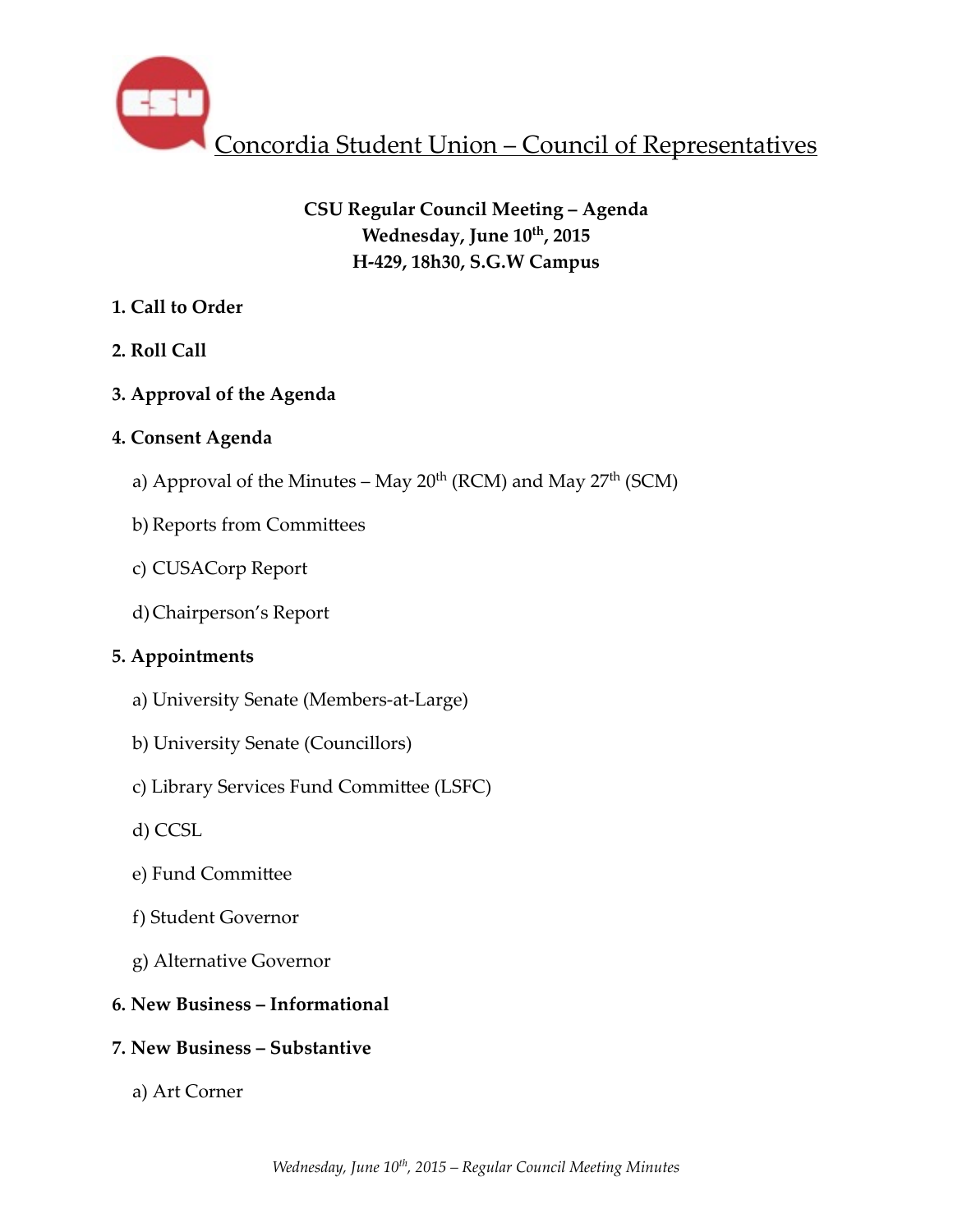

- b) Orientation Street Closure
- c) Annual Operating Budget
- d) 10 Billion Solutions
- **8. Question Period & Business Arising**
- **9. Announcements**
- **10. Adjournment**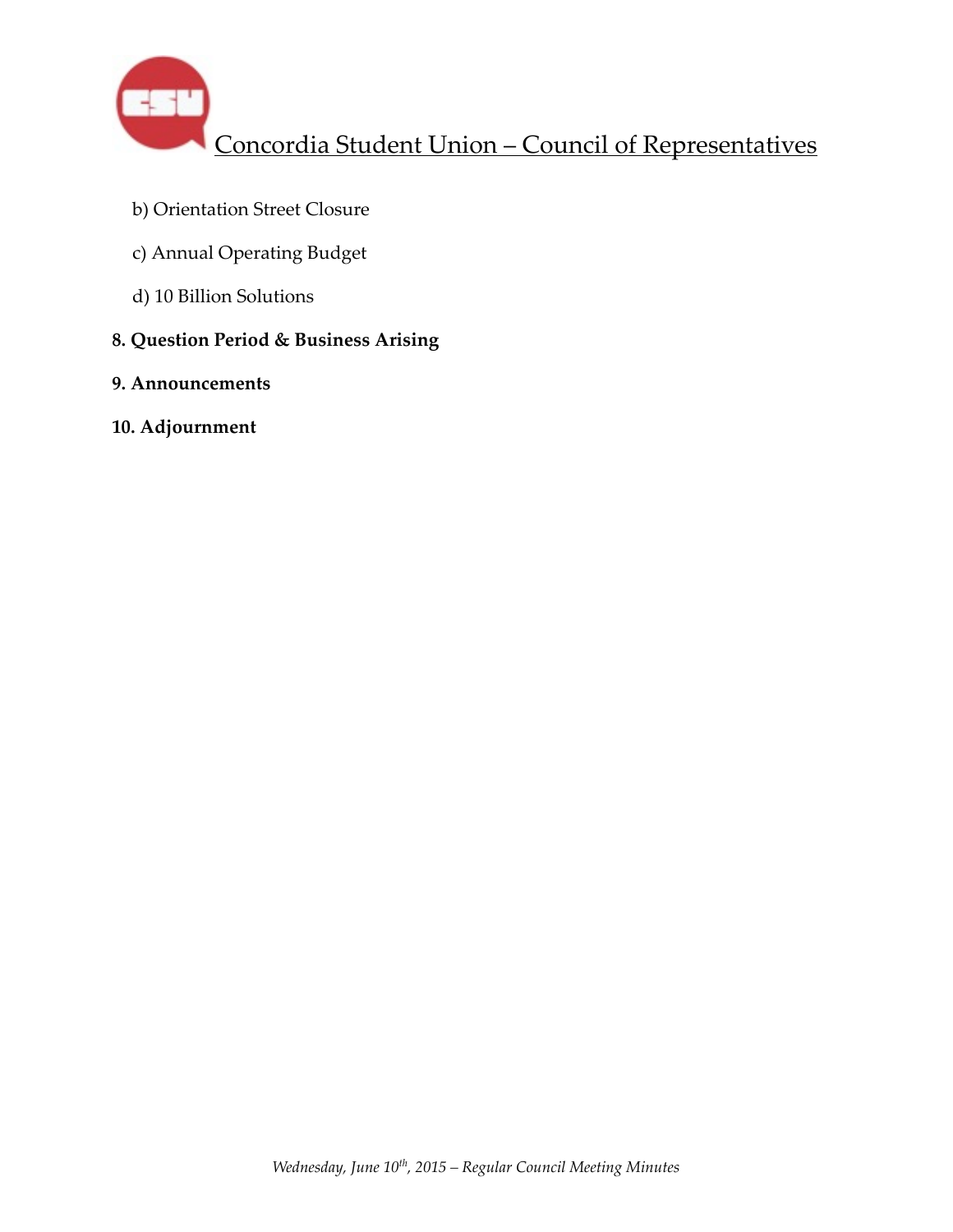

# **CSU Special Council Meeting – Minutes** Wednesday, June  $10^{th}$ , 2015 **H-429, 18h30, S.G.W Campus**

## **1. CALL TO ORDER**

Meeting is called to order at 18h47

We would like to acknowledge that Concordia university is on the traditional territory of the Kanien'keha:ka (Ga-niyen-gé-haa-ga), a place which has long served as a site of meeting and exchange *amongst nations. Concordia recognizes, and respects the Kanien'keha:ka (Ga-niyen-gé-haa-ga)* as the traditional custodians of the lands and waters on which we meet today.

### **2. ROLL CALL**

Council Chairperson: *Mat Forget* Council Secretary: *Caitlin Robinson*

Executives present for the duration of the meeting consisted of *Anas Bouslikhane* (VP Finance), *Gabrielle Caron* (VP Sustainability), *Lori Dimaria* (VP Clubs & Internal), *Marion Miller* (VP Academic & Advocacy), John Talbot (VP Student Life), *Gabriel Velasco* (VP External & Mobilization), *Terry Wilkings* (President) and *Chloë Williams* (VP Loyola). 

Councillors present for the duration of the meeting consisted of *Omar Al Khin* (JMSB), Jenna Cocullo (Arts & Science), *Simon Dansereau* (JMSB), *Jana Ghalayini* (ENCS), *Michael Giesbrecht* (Arts & Science), *Sanaz Hassan Pour* (Fine Arts), *Faddy Kamel* (ENCS), *Lucinda Marshall-Kiparissis* (Arts & Science), *Hassan Mogharbel* (ENCS), *Terry Ngala* (Arts & Science), *Marcus Peters* (Arts & Science), *Benjamin Prunty* (Arts & Science), Thomas Radcliffe (Arts & Science), Fadi Saijari (JMSB), Katherine Soad Bellini (ENCS), Leyla *Sutherland* (Fine Arts), *Michael Wrobel* (Arts & Science) and *Rami Yahia* (ENCS).

Councillors absent for the duration of the meeting consisted of Rachel Gauthier (JMSB), Adrian Longinotti (Arts & Science), *Aloyse Muller* (Arts & Science), *Geneviève Nadeau-Bonin* (Arts & Science), Zoe Pearce (Arts & Science), Jason Poirier-Lavoie (Arts & Science), *Melanie Romer* (Arts & Science) and **Dustin Ruck (Fine Arts).** 

**Chair**: I have received two requests for excusal, one from Jenna Cocullo, who will be late, and one from **Rachel Gauthier**. 

**Benjamin Prunty** moves to excuse Jenna Cocullo. Seconded by **Chloë Williams**.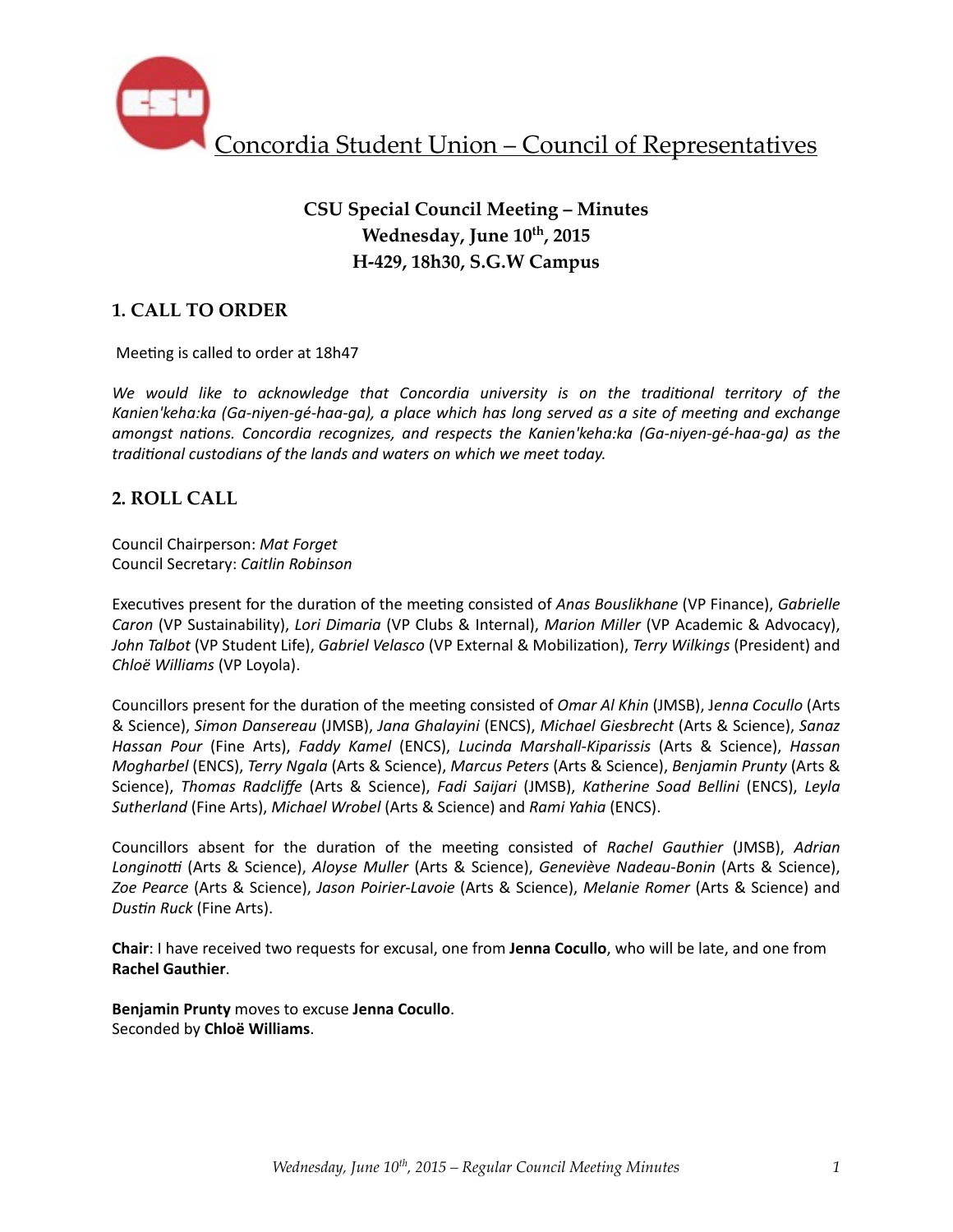

**VOTE** In favour : 14 Opposed: 0 Abstentions: 0

*Motion carries.* 

**Chair:** The other request is from Rachel – she is sending regrets since she is in Spain and then Portugal and will be back on June 24<sup>th</sup>. After the report was sent out, I received three sets of regrets from **Geneviève Nadeau-Bonin, Jason Poirier-Lavoie** and Adrian Longinotti.

### **3. APPROVAL OF THE AGENDA**

**Chloë Williams** pulls Finance Committee minutes from 4. Consent Agenda, adds 5. a) University Senate *(Members-at-Large), renames 5. b) University Senate (Councillors)* and *removes 5. e) SAF.* 

**Benjamin Prunty**: I appreciated reading the reports. Everyone is doing very well and I appreciated reading the documents.

**Terry Wilkings** moves to table 5. f) Student Governor and 5. g) Alternate Governor.

**Michael Wrobel**: About the minutes  $-$  the first time my name appears in relation to the motion regarding councillors leaving and coming, the person who spoke up was the other Michael, not myself.

#### **VOTE**

In favour : 14 Opposed: 0 Abstentions: 0

*Motion carries.* 

### **4. CONSENT AGENDA**

### **a) Approval of the Minutes – May 20th (RCM) and May 27th (SCM)**

**Ratified by consent.** 

### **b) Reports from Committees**

*Ratified by consent.* 

### **c) CUSACorp Report**

**Ratified by consent.**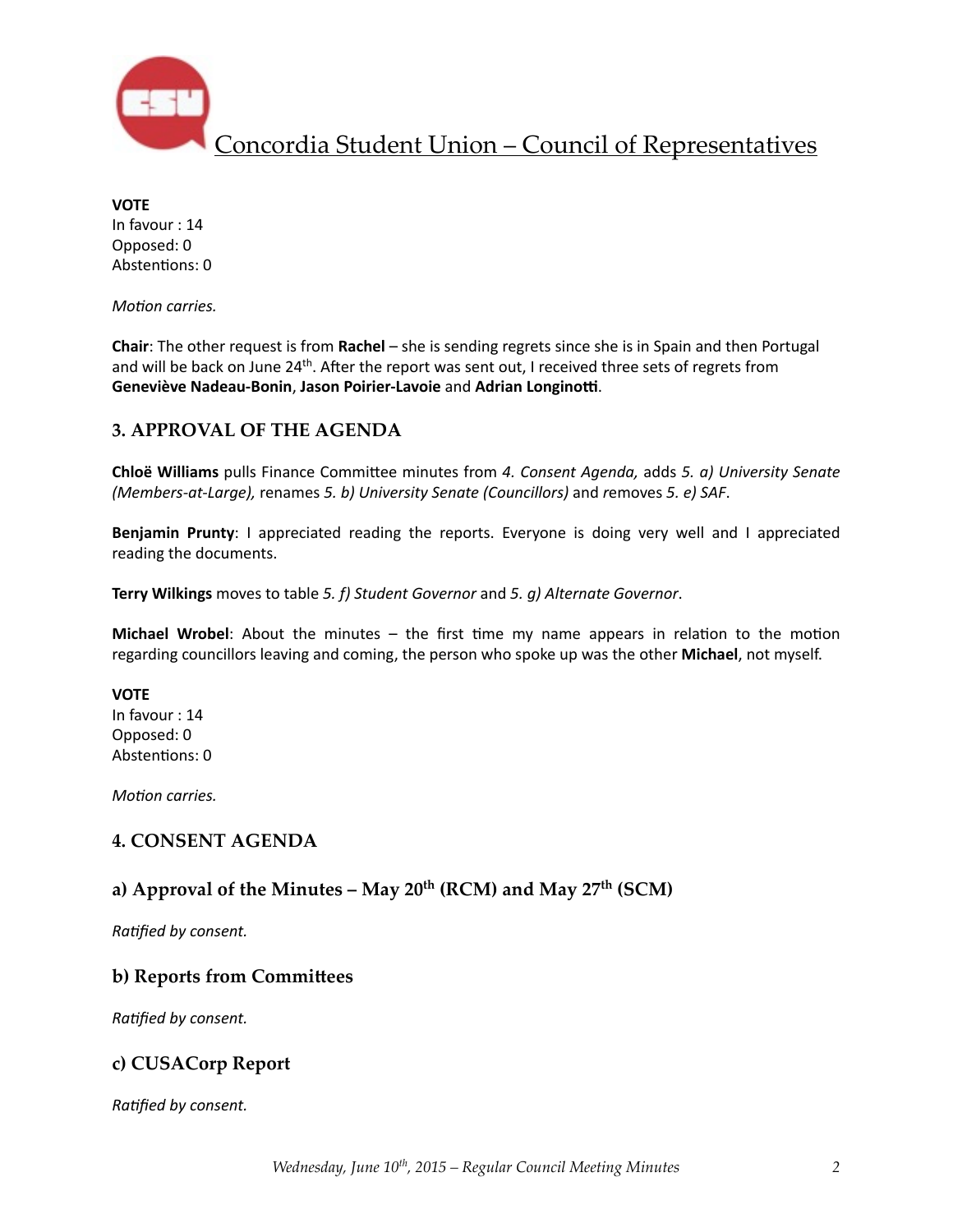

# **d) Chairperson's Report**

*Ratified by consent.* 

### **5. APPOINTMENTS**

### **a) University Senate (Members-at-Large)**

#### **Chloë Williams**:

WHEREAS Mikaela Clark-Gardner, Maidina Kadeer, Lana Galbraith, and Kira Cormier were the most qualified candidates;

BE IT RESOLVED THAT that the Appointments Committee recommend Council to appoint Mikaela Clark-Gardner, Maidina Kadeer, Lana Galbraith, and Kira Cormier to Senate for the 2015-2016 academic year.

Seconded by **Michael Wrobel**. 

Marion Miller: There were nine (9) interviews done by the Appointments Committee, the process was thorough and well-done and they took the time to look through the candidates and find the best ones. Just a note about why there are four  $(4)$  students being appointed when there are usually two  $(2)$ members-at-large appointed to Senate  $-$  the four (4) were supposed to come from each faculty but only JMSB and ENCS ran candidates and so there were two vacant spots. That is why there were two (2) who went through the Appointments Committee - there is one Fine Arts student and one from Arts & Science. 

**VOTE** In favour : 14

Opposed: 0 Abstentions: 0

*Motion carries.* 

## **b) University Senate (Councillors)**

**Marion Miller**: Four (4) students were just appointed through the Appointments Committee and we are seeking to fill twelve (12) seats on Senate so tonight we will appoint four (4) councillors. Senate is the highest academic governance body of the university and we have twelve (12) seats so we have a lot of weight as undergraduate students. Briefly, what they do is approve changes to the curriculum, accept new programs and department changes, look at university policy like the Code of Rights and Responsibilities and engage in strategic planning for the future of academics. Right now we are in a strategic direction planning process and it is important to have ongoing student involvement to become players in this process. It is important to use our twelve (12) seats wisely. In terms of commitment, there is one (1) meeting per month and two (2) Academic Caucus meetings where the undergraduate senators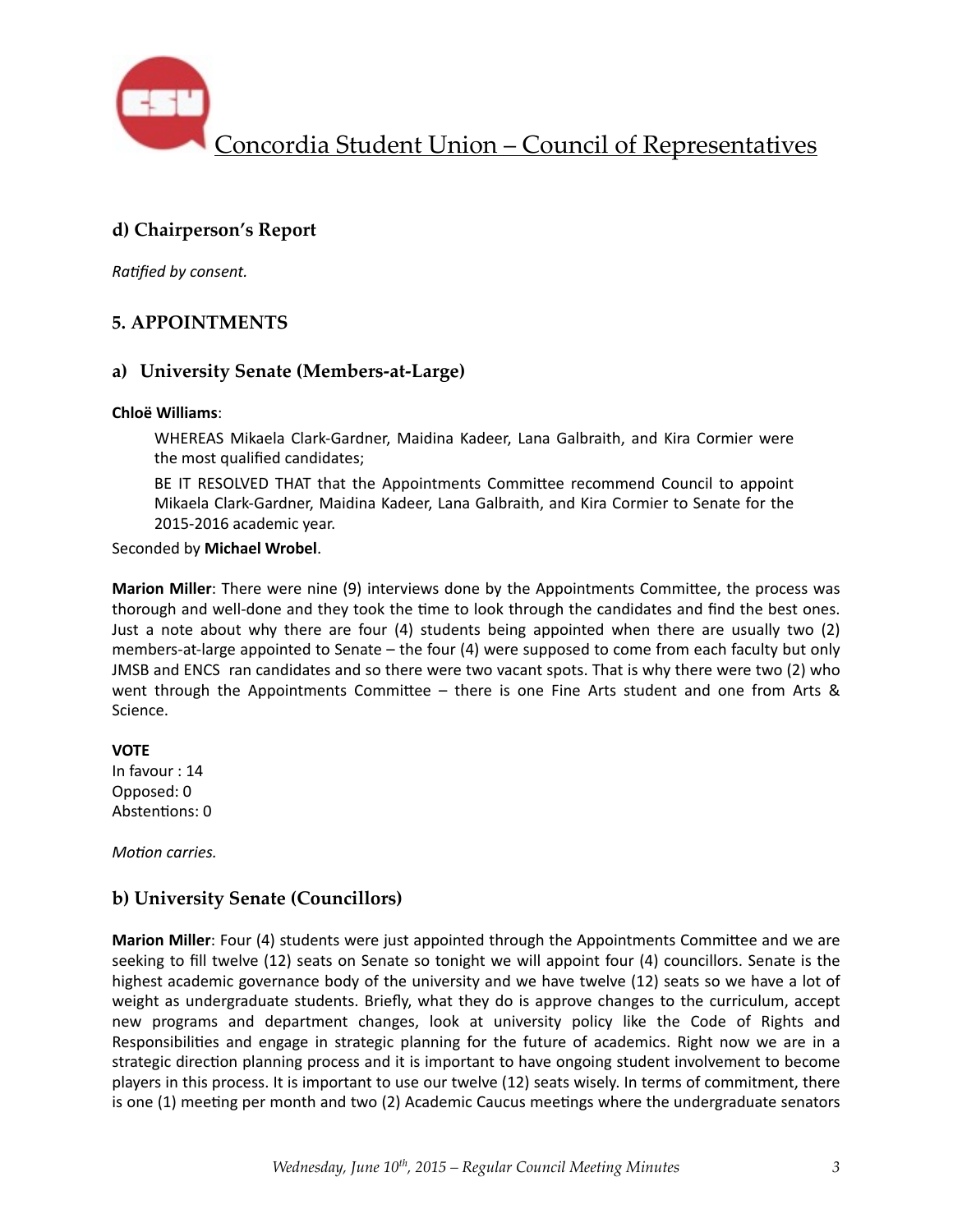

get together in a caucus and plan for the meeting. This is often a week before to look over the documents and prepare.

**Benjamin Prunty** nominates himself and **Aloyse Muller**. Seconded by **Lucinda Marshall-Kiparissis**. 

**Benjamin Prunty**: I have a year of experience from last year being on the Board of Governors and Senate, the two highest decision-making bodies of the university. I have a thorough understanding of what is going on and want to help with the strategic direction process which I was involved in last year. I know that code review is coming up this year and want to work on that to address issues of things which treat students as unequal. I am enthusiastic about that, specifically in the charges laid against students involved in the strike, and it is a good opportunity to work with other faculties. I have established good relationships with many faculty members which is important on Senate to make changes, and generally I participate in the rest of the duties. I am confident in my ability to represent students and am open to suggestions if people feel there is an issue they would like to bring forward.

**Michael Giesbrecht** nominates himself and Aloyse Muller, in absentia.

**Michael Giesbrecht: Aloyse** has prepared a letter – he is in his third year and majoring in political science and Western political culture, sat on Senate in Winter of 2015 and this was an enriching experience. He is inspired by the mission of Senate and wants to put the experience he acquired over last year to good use. 

**Michael Giesbrecht**: I was part of the strategic planning for 2012 and I am confident and aware of the processes involved in Senate. I dealt with representing the mandate of philosophy students in SoPhia and have engaged in dialogue with higher administrators like the Provost and Dean of Arts & Science, and am confident in representing mandates which can be controversial.

**Simon Dansereau** nominates himself Seconded by **Omar Al Khin**.

**Simon Dansereau:** I think that it is important to have a strong undergraduate representation on Senate and I have had a lot of experience advocating for students as I used to sit on a committee for food representation with the food provider and used to advocate for students living in residence for Chartwells. I know how to be pragmatic, fair, compromise and collaborate when necessary without taking away from students' important need to be represented. If possible, I want to be on the Library Services Fund Committee as the library is a centre for culture. I have always been interested in libraries.

#### **Lucinda Marshall-Kiparissis** nominates herself. Seconded by **Benjamin Prunty**.

**Lucinda Marshall-Kiparissis**: I sat as an undergraduate senator last academic year and I was on the Research Senate Committee as the one undergraduate representative there. This is going to be a really important year in terms of stuff being done in Senate and the strategic direction and review of the Code of Rights and Responsibilities. The Senate is an exciting place, but also a place which takes a while to get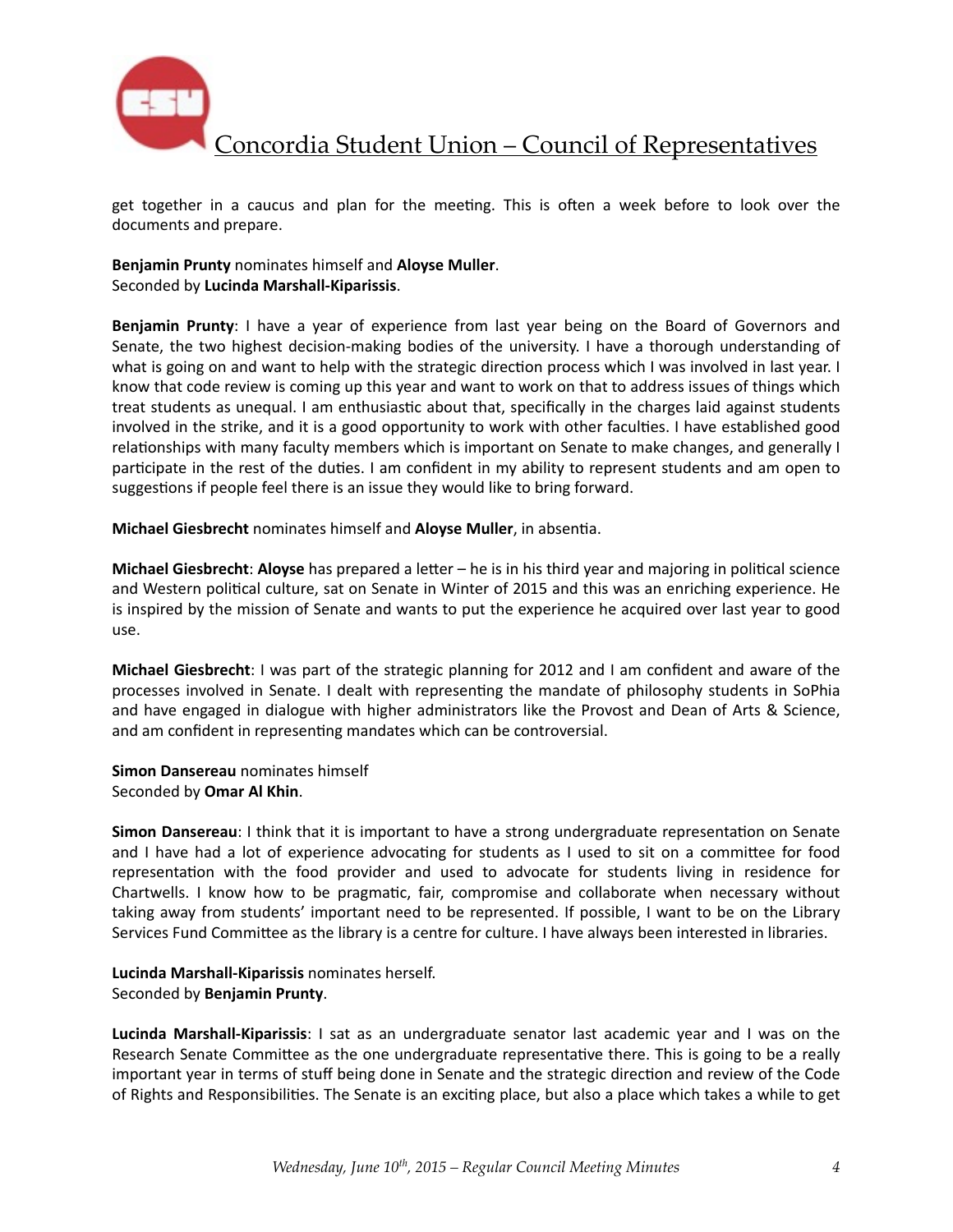

comfortable with and having experience, I am going in and feeling confident about speaking to faculty and staff in order to push the undergraduate agenda. I feel I have built those relationship and have that experience and can represent undergraduates with everything happening this year.

**Terry Wilkings**: We are at a university so academic and academic programming is important, but is distinct from other multifaceted forms of representative functions that students participate in. I have a question for potential senators – how do you view the distinction between academic advocacy and social advocacy in a university setting.

**Michael Giesbrecht:** Could you clarify the question?

**Terry Wilkings**: Advocacy by strict definition axes more on political advocacy versus things based on societal questions.

**Michael Giesbrecht**: In terms of social versus academic advocacy, a lot of social advocacy in terms of ideas has made its way through technical applications and this is usually very nuanced. I do not think that there is a strong distinction between the two. Advocating for student rights could be advocating for the rights of students by seeing them as equal players in a university setting, which is also a social thing, but it takes working through the technicalities of the process. I am not sure how hard of a distinction this is, but we need people good at working through technicalities and dealing with the social ideas of students. 

Lucinda Marshall-Kiparissis: I do not think that there is a hard distinction between social and academic advocacy. Academics is a framework for the university and this is a foundation for political and social issues. The official mandate of the university is framed within the academic core and mission. The way I see it, it is framed a lot in terms of accessibility and empowerment of students. Talking about students not just being customers or an interchangeable part of the system, but being equal players empowers them to access their academic careers at the university without just being a number or a carbon copy of everyone else. We can talk about the Code, but I was on the Research Committee last year and we voted and finalized changes to the university's intellectual property code. This is especially important for students in engineering as they were under the same intellectual property policy as professors or graduate students where they could be patented by a third party or the university and did not have any say in this. This was pushed by the work of undergraduate senators to allow students to opt out of this. It gave them power of intellectual property without just falling under the university's rule.

**Benjamin Prunty**: On Senate, I do not think it is the place of students to heavily scrutinize course curriculum changes that they are not necessarily familiar with as these come from the faculty association or branch level. Unless there is a a compelling argument for it or an injustice being had, you do not really realize changes are happening. It is difficult to separate the two - at the strategic direction level, we are pushing for experiential learning by connecting to community groups not typically represented in the university community. Usually when the university community is being talked about, they mean the funding community and I do not think this is the primary duty of the university. Since we are primarily funded through the public purse, my role was to connect the university with these groups and have it grow roots more deeply through the community and diversity. There are tons of social components which come up on the fly, like last year when they tried to remove Senate's ability to approve the final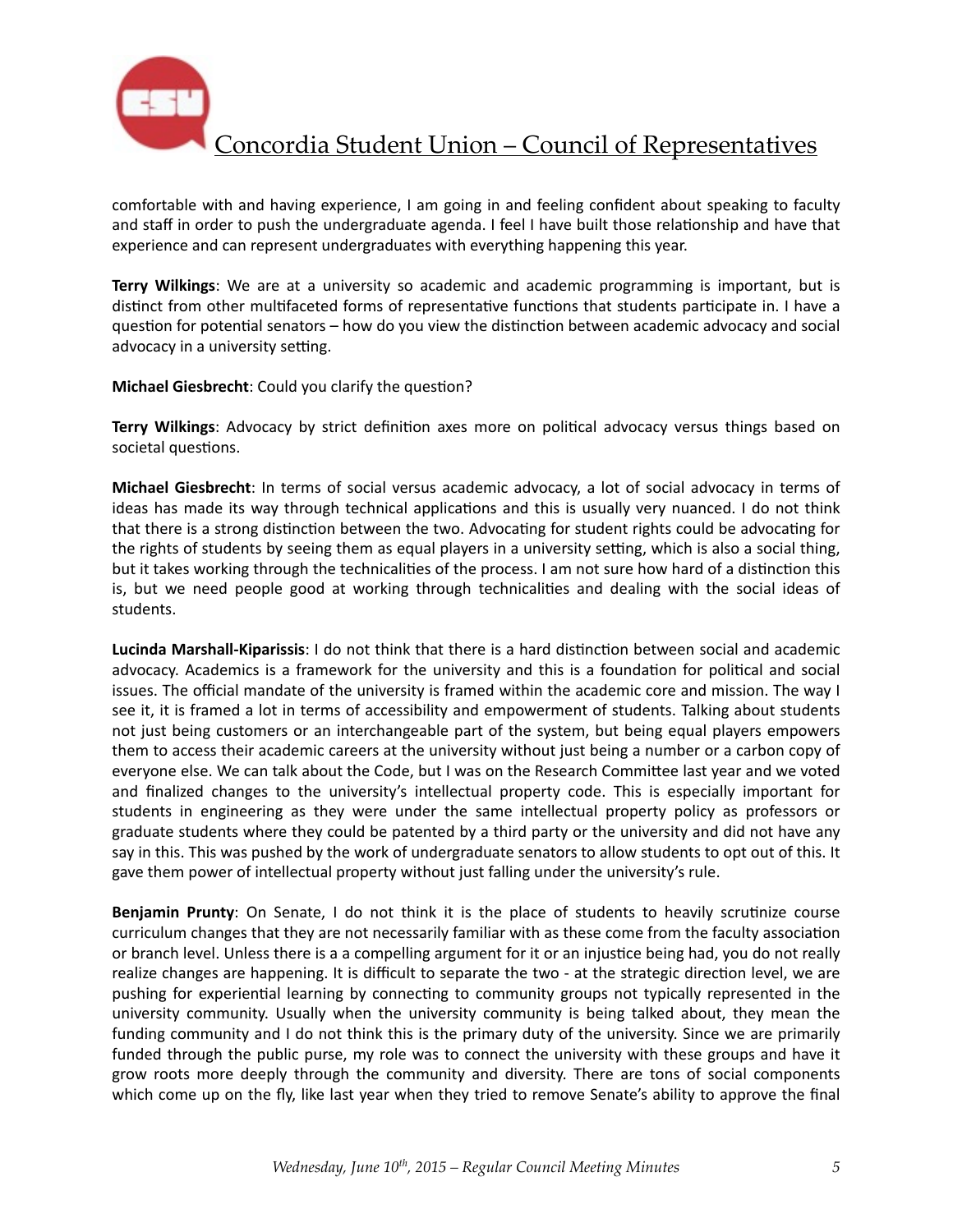

graduation list. This got heavily rejected by the professors. At Steering Committee, this was pushed through heavily, despite the fact that undergraduate representatives like Terry were objecting to it. Steering Committee voted to have it happen and then it got rejected at Senate. I do not see a huge distinction on that level – the university is both academic and social.

**Simon Dansereau:** I would like to rescind my candidacy. The other four (4) candidates have experience and would be capable of representing students. I would have liked to be a Senator as a learning experience but I do not think that I could do better than the other candidates.

**Thomas Radcliffe** moves to appoint all four (4) candidates through an omnibus motion. Seconded by **Michael Giesbrecht**. 

**VOTE** In favour : 11 Opposed: 0 Abstentions: 2 (Benjamin, Lucinda, Michael G.)

#### *Motion carries.*

**Terry Wilkings**: I hope you do not feel discouraged because when I first got involved in academic governance within the university I was sitting on Arts & Science Faculty Council. I recommend to get involved in faculty council at JMSB. Everything filters upwards so you will be able to see everything put together. It is more deliberate in terms of the minutiae.

### **c) Library Services Fund Commi\_ee (LSFC)**

**Chloë** Williams: The LSFC is a combination of the administrative people from the library and four (4) students. I sat on it last year and it was quite interesting, as members have the ability to give input on how the libraries can make improvements and changes to benefit students. If you are interested in libraries and want to become involved, we will appoint three (3) students tonight. I have advertised one position to students-at-large as well. We will nominate three (3), though if no one applies we will nominate another one in the fall semester. Traditionally, there are two (2) executives, one (1) councillor and one student-at-large.

#### **Lucinda Marshall-Kiparissis** nominates **Simon Dansereau**.

#### *Simon accepts the nomination.*

**Simon Dansereau**: As I mentioned before, libraries are close to my heart. I grew up in a small town and the library was always the best place to be and since then I have had a love affairs with libraries. This is a university and is a place of discovery and culture, and a space where students can discover themselves. To me it is really important to use the space adequately and it should be shaped by students in a way to benefit them the most.

**Terry Wilkings** nominates **Chloë Williams** and **Lori Dimaria**.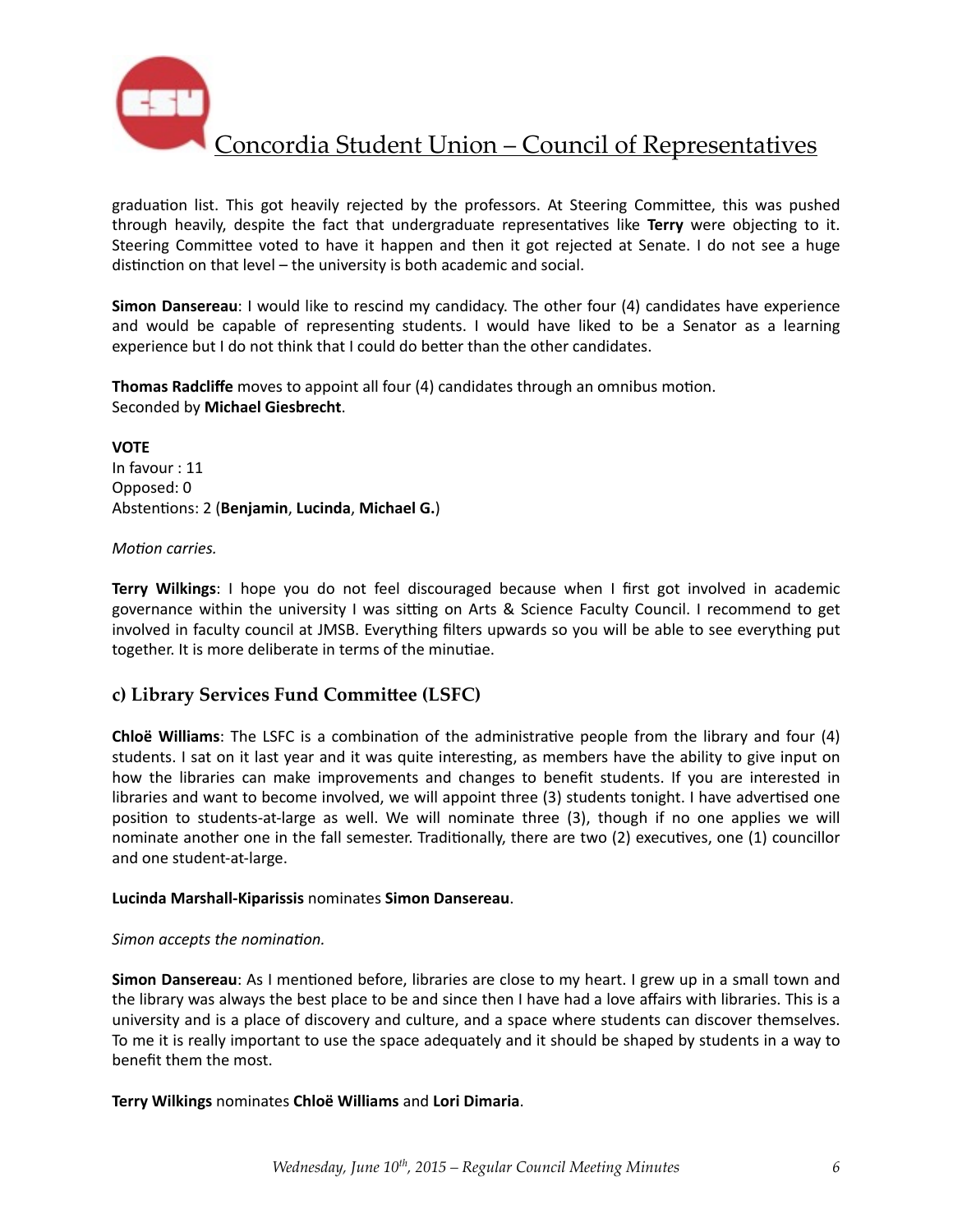

*Chloë accepts the nomination.* 

Lori accepts the nomination.

**Chloë Williams**: I sat on this committee last year and worked on alumni relations where I collected money for this. There are quite a few big projects right now and it would be nice to be on the committee again this year.

Lori Dimaria: The library can also be a big outreach tool with clubs and we could find ways to see whether there are other things that the student population would like to see in the libraries. Chloë would be a great asset to the team.

**Benjamin Prunty** moves to appoint **Chloë**, Lori and Simon to the LSFC. Seconded by **Thomas Radcliffe**. 

### **VOTE**

In favour : 14 Opposed: 0 Abstentions: 1 (Simon)

*Motion carries.* 

### **d) CCSL**

**Chloë Williams**: The Concordia Council on Student Life (CCSL) is the highest decision-making body for student life initiatives and it has two (2) parts – one looks at special funding requests and the other deals with nominations of students who have done outstanding work in the community. We are nominating this evening five  $(5)$  of six  $(6)$  positions, the other being a student-at-large. If the positions are not filled up, we will do it in September.

#### **Jana Ghalayini** nominates **Rami Yahia**.

#### *Rami accepts the nomination.*

**Rami Yahia**: When I was part of the Clubs & Space Committee I had the opportunity to see how special clubs funding and clubs funding works, and I have a good understanding of student life on campus from my two (2) years at Concordia. I would do a good job on CCSL.

Katherine Soad Bellini nominates herself. Seconded by **Benjamin Prunty**. 

Katherine Soad Bellini: Last year I was the VP Clubs & Internal Affairs and part of CCSL, and it was a committee I enjoyed being a part of. There are lots of events held by clubs and so I got to see a bit of the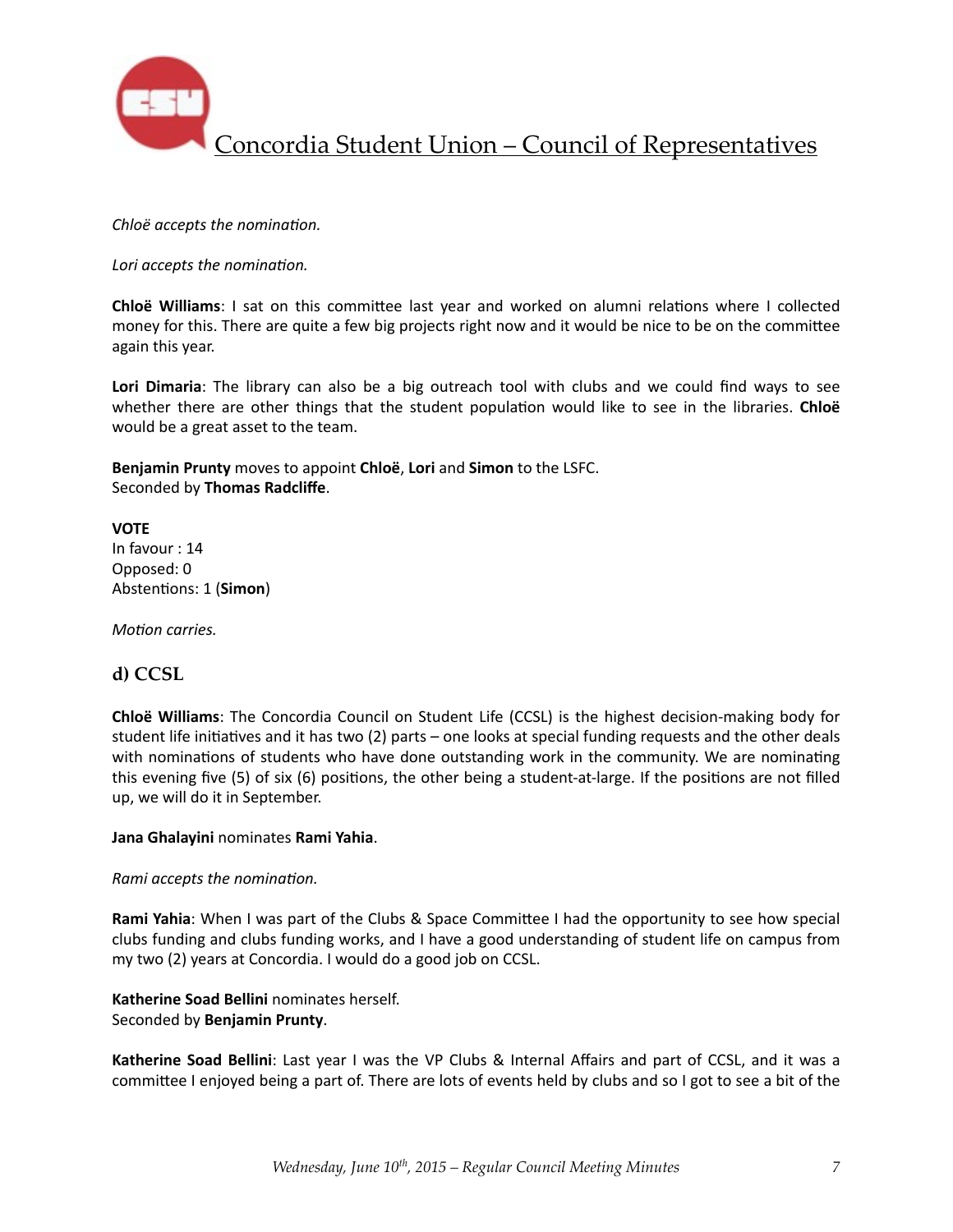

applications process. Since I was on the committee last year, it would be advantageous to be here this year. I would be interested to continue.

**Benjamin Prunty:** What is the time commitment?

**Chloë Williams**: Once a month, although the sub-committees meet separately.

**Katherine Soad Bellini**: The commitment is once a month with everybody, and then there is the subcommittee with the Dean of Students and four (4) members or five (5) which meets every two to three weeks, sometimes more often though.

#### **Omar Al Khin** nominates Jana Ghalayini.

#### *Jana accepts the nomination.*

**Jana Ghalayini**: I do not have huge experience in being a part of anything which would help me to motivate for myself to be a part of the committee. However, I am interested in recognizing student achievement and trying to gain a better understanding of how this works.

**Benjamin Prunty**: Considering that the university was looking to increase the student services fees last year, which are overseen by CCSL, how much was this discussed? How can more budget information be provided? Did they talk about what they were doing this year? This is a fee levy that students have sovereignty over, and decisions go through referendum.

**Katherine Soad Bellini**: The last meeting we had was May  $1^{st}$ , and they discussed the last three (3) years of budgets and the way it was. Essentially, there was an increase in funding through this period. They had to present a three (3)-year budget in advance and we are now at the end of that. They created a forecast of one (1) year instead of three (3) and they moved different funding into different places. For instance, before there was health services and dental, and now there is the student centre. The way money is split is different. We had ideas for the new budget this year coming up, and also touched base with Athletic and Recreative Services. We did see an estimate for next year but the actual amounts have not been documented yet .

**Benjamin Prunty**: I do not know if meetings are open or closed normally, but I am interested in that issue in particular. Do you know if they are typically held in open or closed session? I know that when funding applications are going through, they typically are closed, but do you know?

Katherine Soad Bellini: I cannot say for sure, but normally no one else is there. Minutes are documented and accessible to public, although the meetings themselves take place privately. They are open but not advertised.

**Benjamin Prunty:** This is a good opportunity to lean how the university works.

**Chloë Williams** nominates **Lori Dimaria**. As the Vice President in charge of Clubs & Space, she would be a great candidate for this, she is very strong.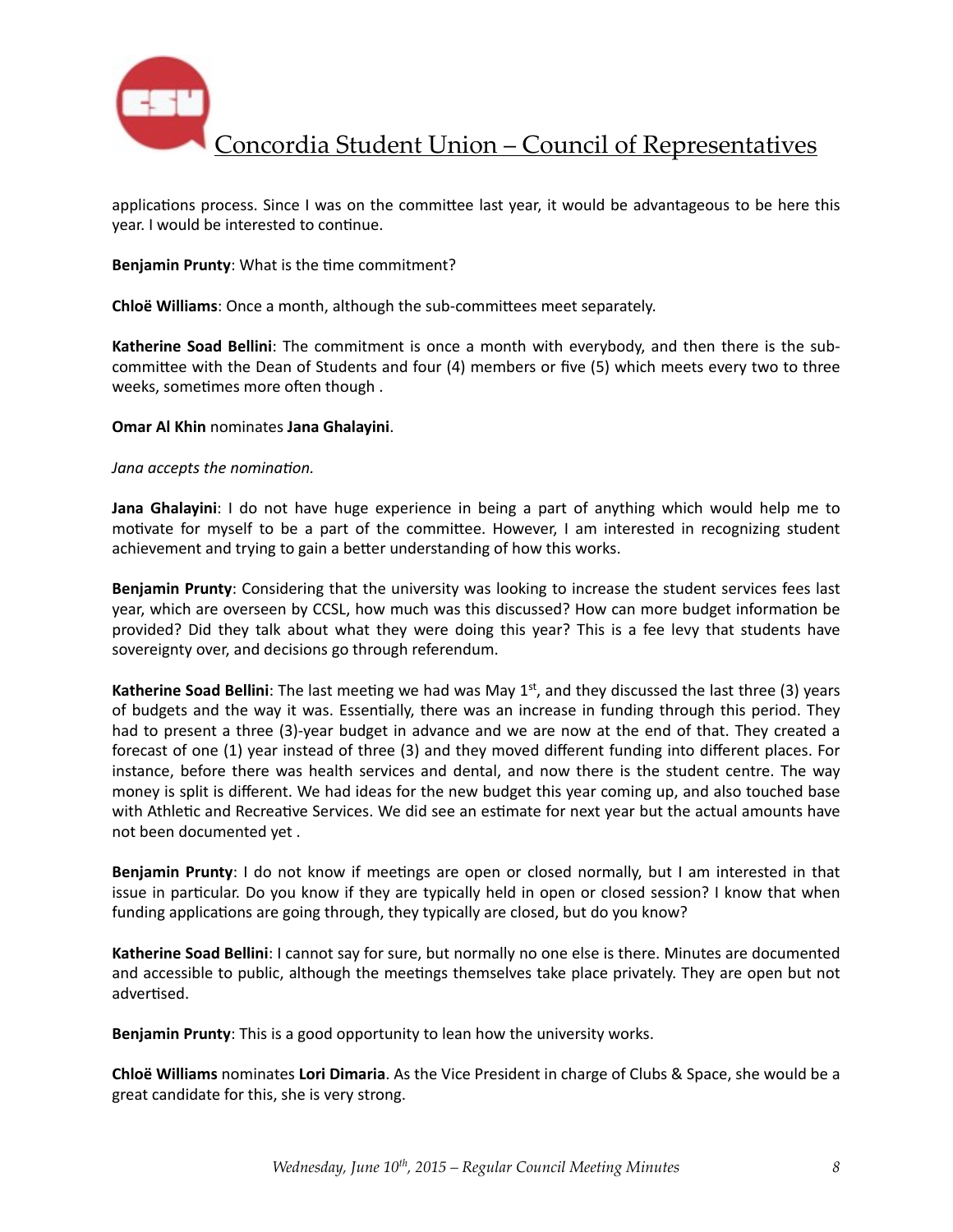

**Lori Dimaria**: Considering that I will be on the Clubs & Space Committee and will be approving budgets there, approving amounts on special clubs funding will be very useful to see if there are overlaps in project budgeting. It would be to everyone's advantage if I sat on CCSL.

**John Talbot** nominates himself. Seconded by **Benjamin Prunty**. 

**John Talbot**: I am the VP Student Life and I think it is good to see what is coming to my committee. I can be a part of the committee in general.

**Terry Wilkings**: The remaining spots can be opened to members-at-large. I do not feel obliged to fill them today.

**Benjamin Prunty**: Would the candidates speak in favour of allowing non-members to be present as observers? 

**Rami Yahia:** I have no problem with this.

Katherine Soad Bellini: I do not mind, but every meeting is open already and the minutes are accessible. The only reason I am doubting is because it is not fair if people can motivate for themselves. If different groups are presenting applications and people are showing up, it could disadvantage some groups. Otherwise, just to participate, they should be open to the public.

**Benjamin Prunty**: I meant like a journalist – for access to information purposes.

**Katherine Soad Bellini**: If the meeting is like here, I do not see how it should be treated differently.

Jana Ghalayini: I am all for transparency.

**John Talbot**: It is good to have transparency on committees, especially one so high-profile.

**Lucinda Marshall-Kiparissis** moves to appoint all of the nominated candidates omnibus. Seconded by **Leyla Sutherland**. 

**VOTE** In favour : 14 Opposed: 0 Abstentions: 1 (Katherine)

*Motion carries.* 

### **e) Fund Commi\_ee**

**Marcus Peters** moves to take a ten (10)-minute recess.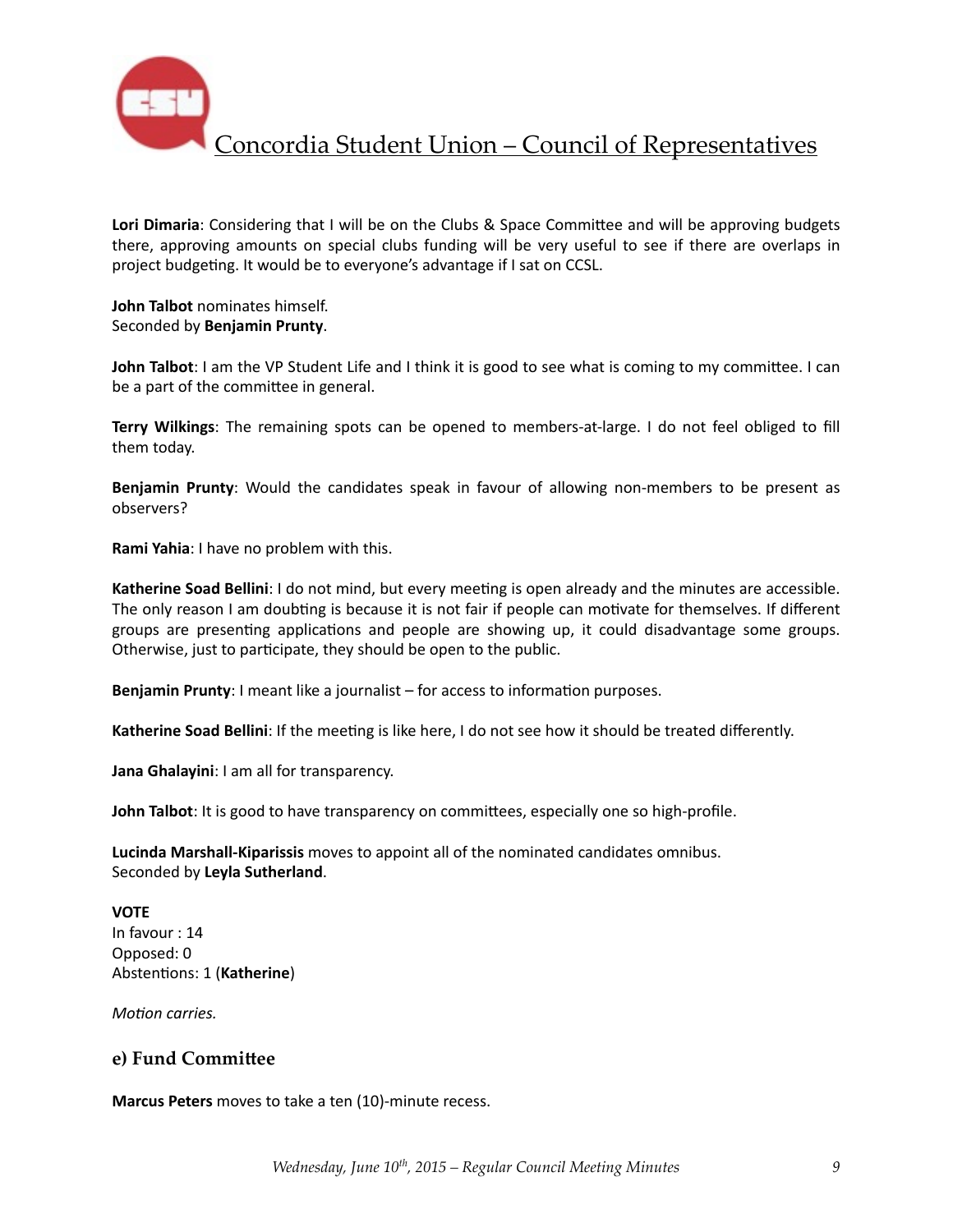

Seconded by **Katherine Soad Bellini**. **VOTE**  In favour : 12 Opposed: 1 Abstentions: 1 (Ben)

*Motion carries.* 

*Meeting enters recess at 19h36.* 

*Meeting reconvenes at 19h52.* 

**Terry Wilkings**: The Fund Committee is basically Special Bylaw J in our bylaws, and five (5) individuals sit on it – one is the president ex officio, and the others are the General Manager of the CSU, a lawyer pro bono and a faculty member currently from JMSB. The seats have three (3)-year term appointments, so the people on it have two (2) years to go. The last seat goes to a councillor. The Fund Committee reviews resolutions and mandates given from council via referendum and allows us to expense funds through the Student Space, Accessible Education and Legal Contingency (SSAELC) Fund. In the past there has not been a high frequency of activity from this committee, however the CSU has been more active in providing projects to students, including student space, and has been taking funds from this fund. The CSU has been engaging in activities having to do with divestment, socially responsible investment, etc., and essentially the purpose is to ensure that we are following our own internal regulations and bylaws and following the will of the students as articulated by Council and through referendum. The frequency of meetings is relatively sporadic. Throughout the summer there will be items to discuss such as the finalization of the transfer of funds to the PUSH fund, alongside various other expenses that were decided upon in the previous year like.

**Michael Wrobel:** What is the time commitment?

**Terry Wilkings**: This is difficult to quantify due to its dependence on the type of activity the CSU is engaging in. We will meet as frequently as necessary over the summer, however meetings typically last no longer than an hour and usually since quorum for the committee is four (4) of (five) members, we do need to have everyone on the committee available to deliberate. I would say that there are moments where the committee may have to meet more often (like following by-elections or following specific resolutions being adopted), however I would say that over 52 weeks we meet once every three (3) weeks. 

**Benjamin Prunty**: Because there is a professor and a lawyer on the committee in a volunteer capacity, if you want to be on it, ideally you would have a flexible schedule because it is difficult to plan around those two. We had an issue of the councillor not being able to make it to many meetings last year.

**Michael Wrobel** nominates himself. Seconded by **Simon Dansereau**.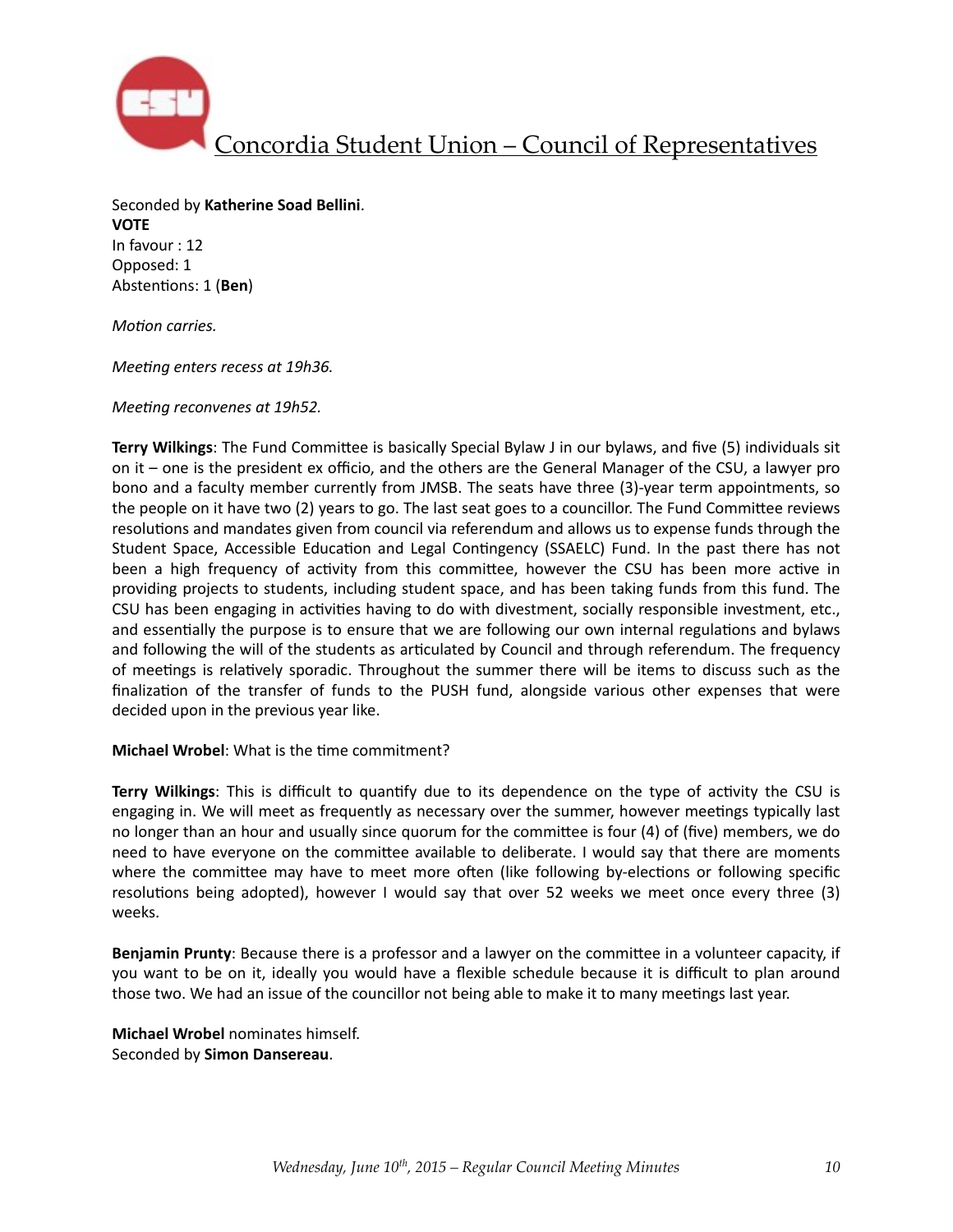

**Michael Wrobel**: I feel that I could be objective in looking at how we are allocating funds from the SSAELC and really look for accountability and the best value for students' money, along with ensuring that we are complying with the things students have voted for through referendum, making sure to move forward with the projects the students want.

#### **Marcus Peters** nominates himself. Seconded by **Leyla Sutherland**.

Marcus Peters: I have a lot of interest in being on the Fund Committee. As it stands, there are a lot of projects in the works like Reggie's, the daycare and the PUSH project, along with smaller ones like the art space which will be addressed later. I would like to see these continue and it is important to have a strong presence there. I am on the Finance Committee currently, and was before, and this creates an overlap and an excellent opportunity to learn.

**Benjamin Prunty:** What are your thoughts on the investment side of the Fund Committee's responsibilities? What are your intentions with respect to investments?

**Michael Wrobel**: I think we have received a pretty clear signal from students to move forward with divesting from companies involved in Israel and the Israeli occupation of Palestine, along with sustainable investment which has been voted for in many times by the CSU and the university as a whole, adopting principles of sustainable investment. I would like to see how to apply these principles in order to ensure that our investments are generating income and return, but at the same time divesting from industries involved in Israeli occupation and the fossil fuel industry.

**Marcus Peters**: I think our opinions are very much aligned, and there is interest in Concordia to make sure this applies to the SSALEC. This is a process worked on previously and there are some issues in terms of the actual investments and how they are to be handled because all of the money in the SSAELC Fund has to be able to be liquified quickly to conform to referendum mandates and motions passed. In general, we are moving towards investments into renewables.

**Michael Wrobel**: I would like to rescind my nomination because Marcus is a good candidate and has better knowledge of finance as he sits on the Finance Committee.

Katherine Soad Bellini moves to appoint Marcus Peters to the Fund Committee. Seconded by **Simon Dansereau**.

#### **VOTE** In favour : 12

Opposed: 0 Abstentions: 2 (Rami, Jana)

*Motion carries.* 

### **f) Student Governor**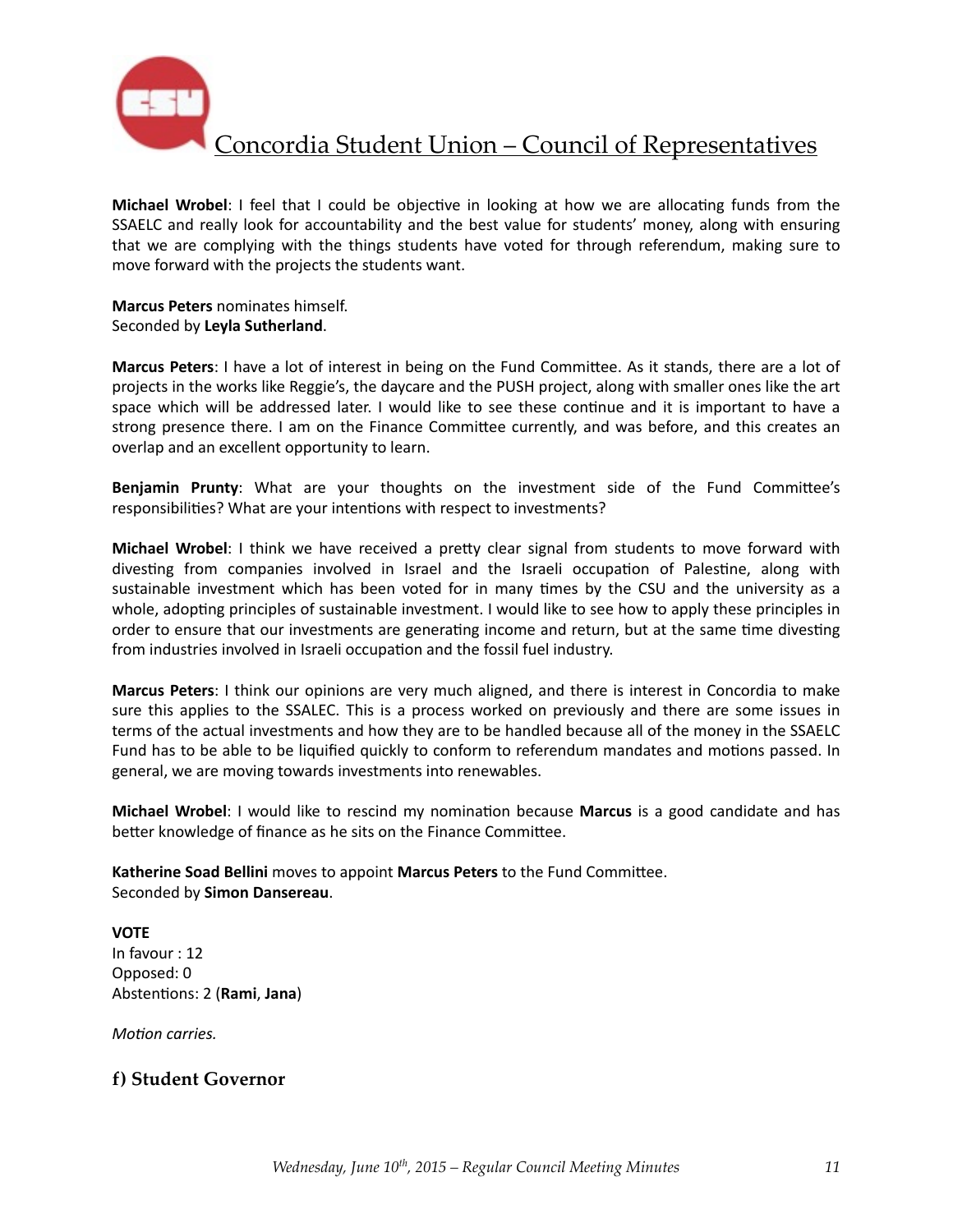

**Terry Wilkings** moves to table 5. f) Student Governor and 5. g) Alternate Governor, notwithstanding Standing Regulation 222. Seconded by **Rami Yahia**. 

**Terry Wilkings:** Board of Governors is the most senior deliberative body in the university. They review issues related to the corporate governance of Concordia, and the CSU appoints two (2) undergraduate student members, one of whom has voting power, and one of whom is an alternate and cannot vote but can sit on committees. They voice the concerns of students and gather information based on committee work which gets done. The decisions being made at the Board of Governors are quite substantial and it is important to have people who can talk to us afterwards in order to have an informed voice. We would like to engage in a thorough call-out process and have not completed that yet. I would like to table this to the summer when we have gone through the processes of the Appointments Committee and things like that.

#### **VOTE**

In favour : 14 Opposed: 0 Abstentions: 0

*Motion* carries

## **g) Alternate Governor**

The appointment of an alternate governor was tabled to an indeterminate date.

### **6. NEW BUSINESS – INFORMATIONAL**

*No informational new business was discussed at this meeting of Council.* 

## **7. NEW BUSINESS – SUBSTANTIVE**

### **a) Art Corner**

#### **Gabriel Velasco**:

BE IT RESOLVED THAT \$1,000 be allocated from the Student Space, Accessible Education and Legal Contingency (SSEALC) Fund for the purpose of creating an art corner on the  $7<sup>th</sup>$  floor of the Hall Building.

#### Seconded by **Leyla Sutherland**.

**Gabriel Velasco**: Essentially at the CSU, through campaigns, there are art materials which get produced – such as banners, interactive art displays etc. The CSU does not have space to manage this and it ends up in the office. There is a cool space right behind the office which is unused and we want to turn it into an art corner space to set up tables with storage and supplies, and be able to store art equipment so that it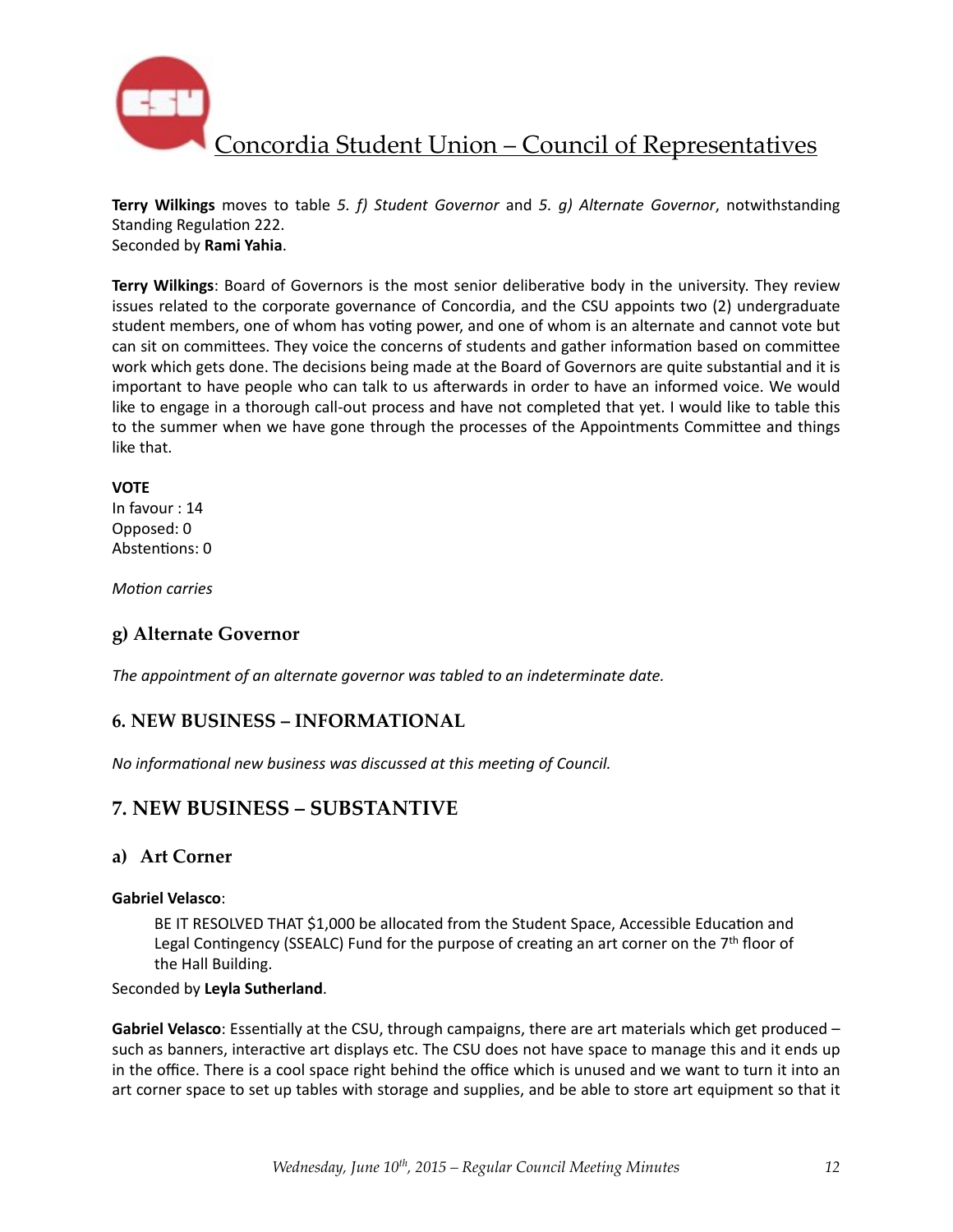

could be used by students. We have been in discussion with a group called Whalebone Collective and they are interested in curating the space so you know that it will be well maintained and kept, and the way it is designed also means that if people have meetings in the space they can have meetings around a really nice square table. It will cost less than \$1000 and the motion is at the bottom of the document.

**Marcus Peters**: I want to congratulate you on this really good initiative. Last year for all the different projects, the art supplies ended up in the background and in the offices and other people's spaces.

**Marion Miller**: As a Fine Arts student, although we have studios, they are program specific and so it is great to have this multi-faceted space for Fine Arts students who cannot always get together to have studio space and work.

**Michael Giesbrecht**: It is great that we have a group to help maintain the space.

**Michael Wrobel**: In terms of the art materials and supplies, is it going to be for any student to use or just for mobilization efforts or posters? What is the intent? It seems like a really public space and lots of art supplies are purchased for mobilization.

Gabriel Velasco: There will be a row for storage acting like a wall to create a small level of privacy with open storage bins. Some materials will be public but in the back will be a locked closet so that anything more expensive will be put into this closet. The way I see it functioning is that the vast majority of students will not just go in there and start using the equipment. There is nothing really expensive so I am not super worried. If people need to use it they can, but not everything locked.

#### **VOTE**

In favour : 14 Opposed: 0 Abstentions: 0

*Motion carries.* 

### **b) Orientation Street Closure**

#### **John Talbot**:

WHEREAS the Concordia Student Union's Orientation activities provide new and returning students with the opportunity to get involved in clubs, faculty associations, departmental associations, fee levy groups, and other campus groups;

WHEREAS past orientation activities hosted by the Concordia Student Union have used the closure of Mackay street as a method to reach out to the greater Concordia community;

BE IT RESOLVED THAT the Concordia Student Union's Board of Directors approve of the Orientation team's plans to close down Mackay street between Sherbrooke and Maisonneuve for orientation activities on the dates of September 9th and  $10^{\text{th}}$ , 2015.

Seconded by **Sanaz Hassan Pour**.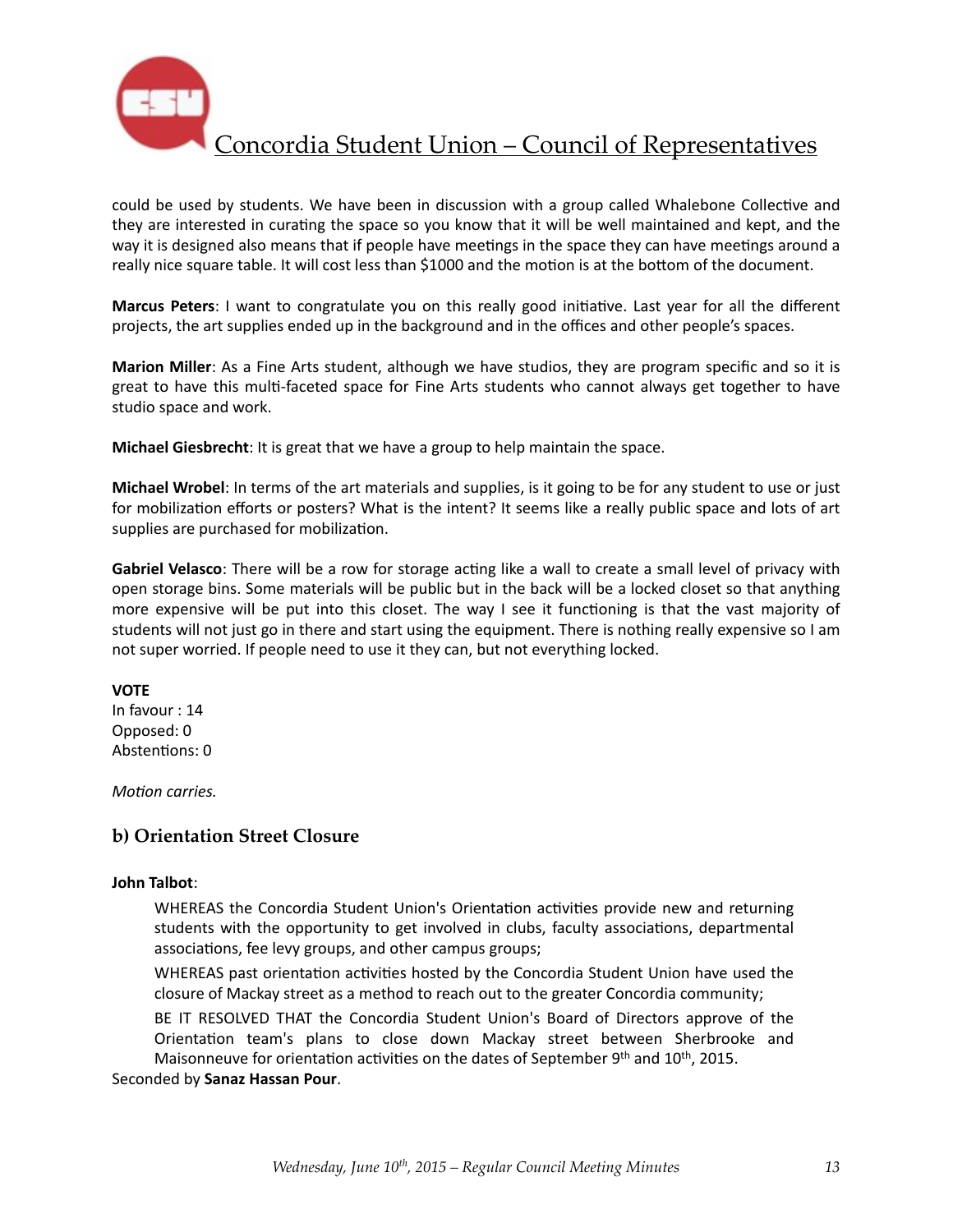

**John Talbot**: It would be really great if we had the approval to move forward since we need the approval of this motion to send the application to the city of Montreal. One of the days will be a community day and the second will be a clubs day, and we are branching out to FASA clubs, ASFA member associations and CASA subgroups to get them all out on the street

Lucinda Marshall-Kiparissis: I doubt that anyone would vote no to this, but I worked with a fee levy group to coordinate stuff for Orientation last year and this was the first year in my time where we closed down the street and it was fantastic. It was dynamic and there were students who otherwise would not have come to that space who came to that space. It was accessible to clubs, sustainability groups and student groups. A continuation of this initiative will hopefully make it a cornerstone for accessible orientations.

#### **VOTE**

In favour : 14 Opposed: 0 Abstentions: 0

#### *Motion carries.*

## **c) Annual Operating Budget**

Anas Bouslikhane: We have met with the Finance Committee and we have looked at all of the budget line by line and the committee recommends to approve it. Student revenues and student fees are expected to be similar to passed years, but right now the new system is coming into place for funds coming in so the numbers look higher, but are overall same, maybe just a bit more. The numbers which have changed from last year are the health plan revenue - last year we had \$180 000 and this year we are getting \$51 000. That is because it has been capped so we only receive \$3 per student. The interest income comes in quicker due to SIS system, and the money comes directly to us so interest in the account can be generated quicker, meaning more money for us. The revenues remained generally the same apart from the two I talked about. For expenses – executive salaries are generally the same but we added an inflation of 2%, estimating what inflation will be. Council remains the same, we are expecting the same things. We are hoping to reduce the electoral expenses this year, but that will depend on the regulations around those. It is generally the same thing and we are budgeting the same thing. We are putting in effort to reduce the expenses and increase revenue For salaries and benefits, administrative salaries have gone up a bit due to new positions. Usually most changes in this budget are due to new positions, and this is usually a good thing due to the general empowerment of students. This is the same for salaries and benefits. Administrative and office expenses we will try to reduce. There are a few reductions and cuts on expenses like office supplies. Just to be more clear on how the money is spent, we will see more clearly what is actually spent. There is not much change there compared to last year. Financial and legal fees will be reduced compared to last year since there is no CFS thing. Hopefully there will be fewer legal fees this year, but we are keeping some budget for it because it might be an interesting year as well. For bank service charges, we are trying to reduce on that and we will hopefully be paying less to them. For student engagement initiatives, there are a few lines completely empty because these projects do not exist anymore but for the sake of accounting practices are still there. There will be a conscious effort on putting out student life initiatives and make special projects more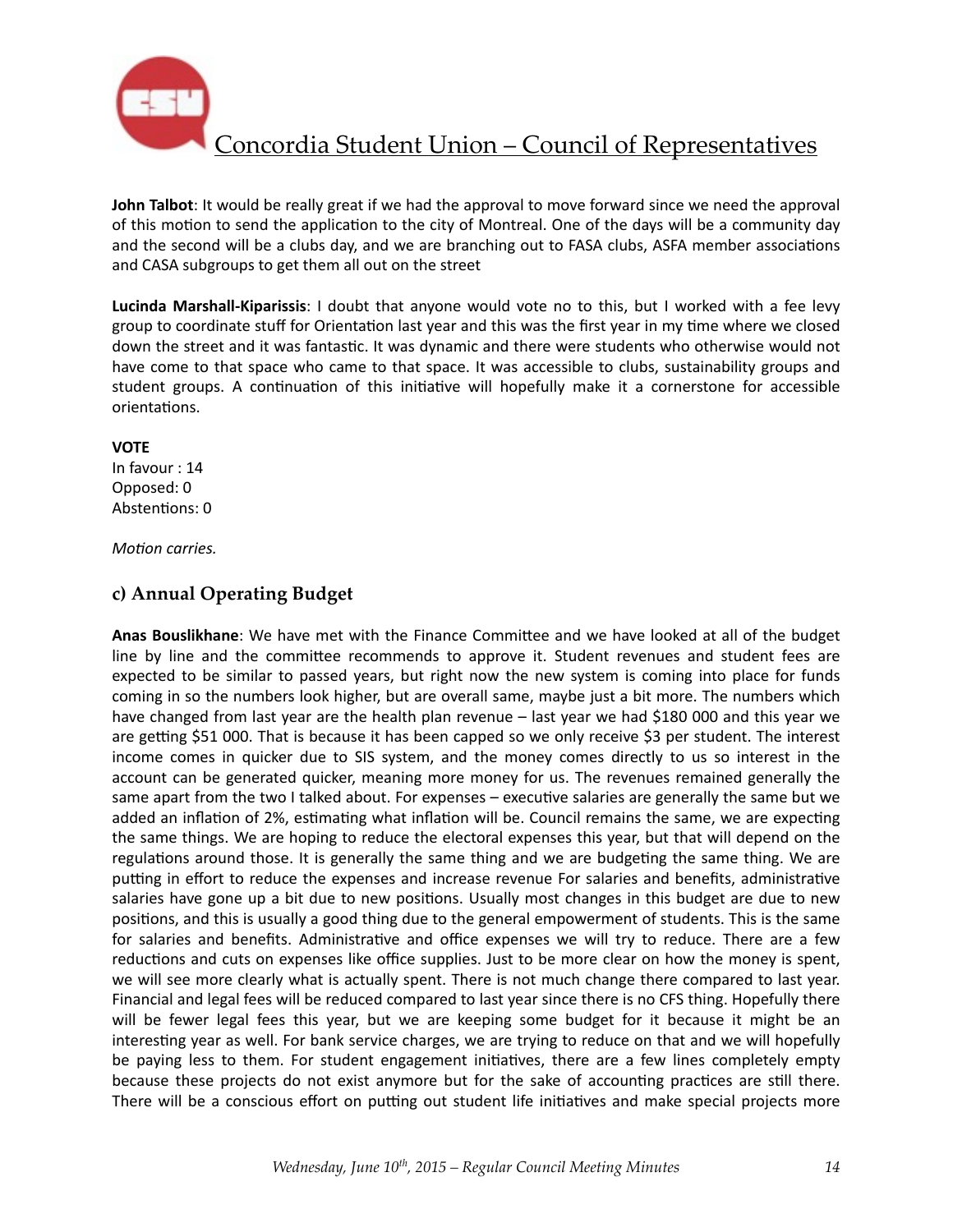

accessible. There will be a great reduction in the amount spent on speaker series due to speakers last year where there was a conversion from \$US and rate was pretty bad which is why it was such a high amount. For the Loyola Luncheon there is a new person so the salary was not there before. When there is a discrepancy, it is usually due to new position. There are other expenses but hopefully no gain or loss due to subsidiary and there are no other legal fees. We are aiming to look at a zero balance which is good. As for the Housing and Job Bank (HoJo) budget, under the new restricted fund accounting model, everything is reallocated so that we can look at where the money is spent and where it is going. It is a bit longer but simpler and more accountable. HoJo on its own will look similar. Last year we budgeted for \$20 000 but were able to get more because a new fee re-allocation passed this year. We experienced a rise in expenses due to the translation of our website, though HoJo expected to have a bit more business. As for administrative expenses, they have their own budget line, and it makes it easier to see. We have more money to work with and their revenue expenses are looking positive for them. There is a decent cushion. The Advocacy Centre moved downstairs so it will be much busier. Now they are at the same capacity of work hours as during the school year. They could expect double of what they used to do before in terms of hours of work. We added a position which is why the salaries have gone up. They might need to go up even more, but it seems obvious that it will be at least double. Office expenses are the same as last year and we are aiming for zero to balance the books. For the legal information clinic, there are not many changes here so we can look at the finances separately. The clubs are expecting the same amount of fees. They now have the possibility to keep funds and roll over. Generally, the goal is for their funds to not disappear and every year they have to start again. This is a good thing for financial independence and accountability. Expenses were low and next year we are expecting hopefully a bit more expenses from the clubs. The International & Ethnic Associations Council (IEAC) is not our worry anymore because we do not handle their accounts anymore. The document is showing numbers from last year and next year they should not exist anymore. There is a surplus in the operations budget of \$25 846. We are conservatively estimating our expenses and our revenues, so hopefully this will be a more comfortable number. The Health and Dental plan us basically undergoing a capping in the fees that the students will give to us. The SSAELC fund is going fine and generating interest as it does every year.

**Thomas Radcliffe:** What about the agenda costing more than last year?

**Gabriel Velasco**: We are in the process of developing them, but trying to change the size format and reducing the amount of pages and tabs and seeing where we can cut back. In terms of the budget, it is pretty similar, but we are way way in advance in terms of producing them. In terms of advertising, last year was problematic, but in terms of revenue it will also be higher.

**Terry Wilkings**: Just a couple of words about the Advocacy Centre – we have exceeded expectations in terms of the amount of traffic the space is getting in the summer. Due to the fact that there is a really big sign downstairs, students who are waiting to be served can walk in and see advocacy and other services. We are also developing a new client management system called Penelope to project traffic based on what we have had, once fully implemented over the summer for the fall semester, to adequately reflect the human resources needs of the department and HoJo. I would try and look at the upcoming year for the Advocacy Centre and a trial year as we are fairly unfamiliar with its impact  $-$  it is difficult to foresee the full impact of the Advocacy Centre being downstairs, especially in conjunction with how the university is reducing frontline staff. In that regard, student numbers are increasing and the staff to serve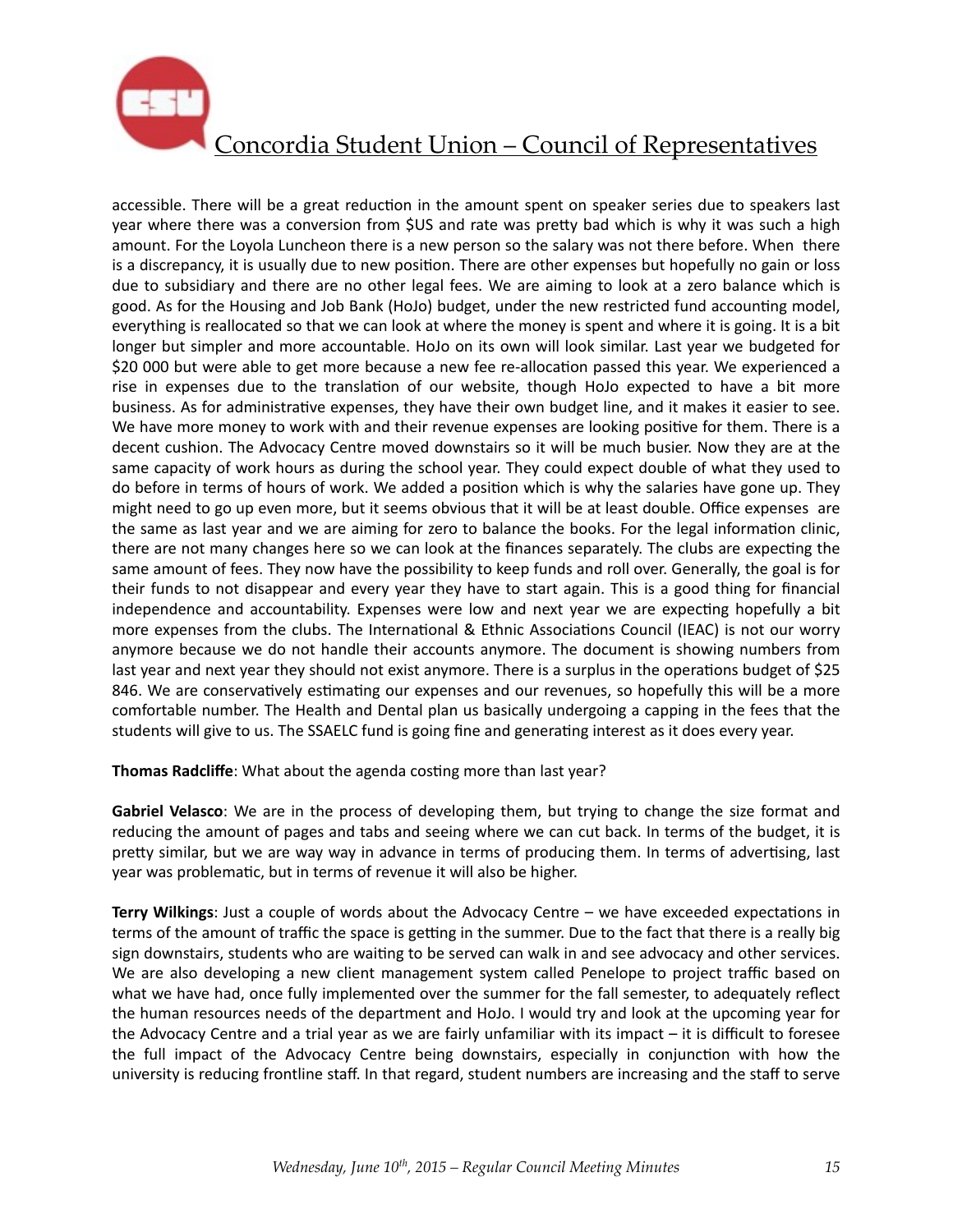

them is decreasing, putting pressure on the bureaucratic side of the university. It is appropriate to fill these gaps but we are unsure to what degree.

**Marion Miller**: I want to draw your attention to two things – the submitted description of Council retreat which gives a breakdown of how we would be using these funds. In accepting the budget we would be referencing this breakdown. Another thing is bursaries, which we give out to students-at-large who apply for contributions to things like student life, community, academic distinction and female leadership. Through Anas' manipulations to cut down costs, we are handing out \$5000 more to students who merit them and have financial need. This is something nice we are able to do this year.

The 2015-2016 Annual Operating Budget is formally adopted.

### **d) 10 Billion Solutions**

#### **Terry Wilkings**:

WHEREAS the CSU adopted a position in the 2014 by-election through referendum opposing budget cuts to the education sector and public sector in general (7.1);

WHEREAS the CSU adopted a position in the 2015 general election through referendum opposing the privatization of the academic sector and the public sector in general  $(7.2)$ ;

WHEREAS the CSU has adopted several positions through its Council of Representatives on fiscal alternatives and budgetary cuts  $(7.3-7.5)$ ;

BE IT RESOLVED THAT the CSU endorse La Coalition Main Rouge, and formally become a support member to the organization and its activities;

BE IT FURTHER RESOLVED THAT the CSU adopt the Coalitions' 10 milliard \$ de solution policy position into the CSU's positions book as part of developing our discourse for alternatives to austerity in Quebec.

Seconded by Michael Giesbrecht.

**Terry Wilkings**: I had mentioned at the previous meeting that anti-austerity was something that the CSU was going to be prioritizing over the next year given our specific context where close to \$30 million has been cut from the university's operating budget. That is close to ten (10) percent of its operating budget, so the cuts are substantially undermined our ability to provide quality education to students. In terms of things like the Advocacy Centre, there is a fiscal down-loading of obligations, as a result of austerity, to students and our own ability to provide services as required. Something of concern to students is the expansion of limited term appointments having to do with faculty members and expanding the precarious labour faculty members have to be subjected to due to job security and their ability to do creative research and increase the university's profile being undermined as well. Our role as an English institution, which is quite resourceful in terms of budgets and individuals, is to inform students of alternatives to austerity. Also, this is about deconstructing the narrative of a zero-deficit budget and the idea that the Liberal government is a parent soothing the baby  $-$  in the elections where the Couillard government was elected, there was no discussion or societal debate over austerity budgets and now that majority government is just omnibus voting through ideologically visceral budgetary plans. This is not just about the ay it is impacting the educational sector, but the health sector as well. I hope everyone reads the document I posted in the Facebook group – a number of economists with labour unions or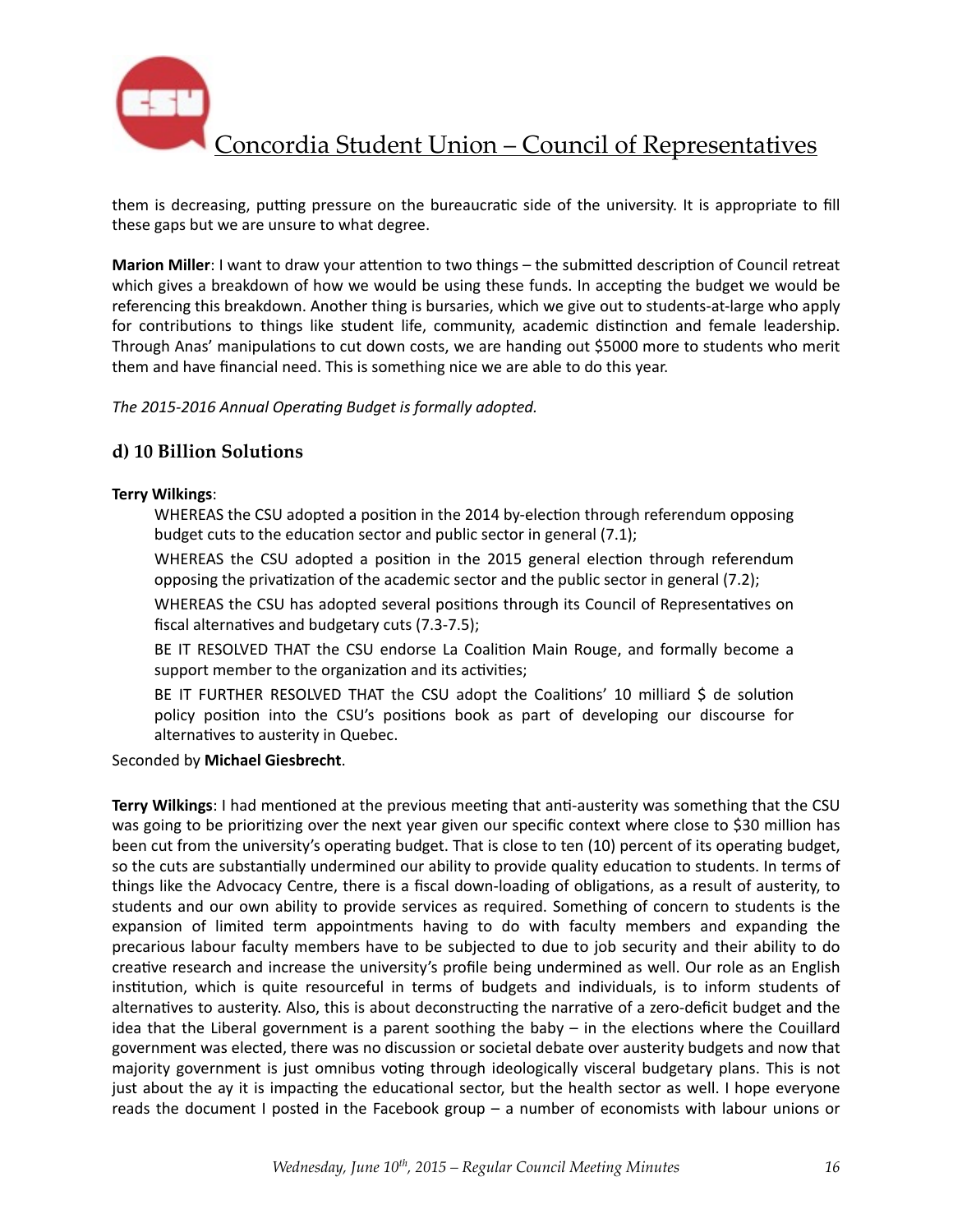

business schools and the Université de Montreal have all signed on to the document which talks about 10 billion solutions. This refers to \$10 billion that the Quebec government could potentially be seeking in revenue. There are two ways to balance a budget – cut expenses or increase revenues. The Coalition Main Rouge is arguing that instead of cutting essential social services like public schools, healthcare and daycare, the provincial government should be increasing revenue generation through a variety of means. To be succinct, the outcome of voting in favour of this is becoming a supporting member of the coalition. We would be adding our voice to their grievance and be included in various committees with events, and being a member supports any press releases that they might issue. For instance, if they pan to hold a demonstration like they did at the end of October, we would be on the list of support members and things like this. I do not really have anything else to say, but can answer any questions.

**Benjamin Prunty**: Thank you for putting this together, because the English documents about this are sorely lacking.

**Michael Wrobel**: Regarding the second part of the motion, the little bit about the first part booming a support member to the organization, what are the practical implications? This is a pretty detailed 32page document to put in the Positions Book, but what value does it add when we already know that the union is against austerity through the referendum questions and against the privatization of the education and public sector more generally? Practically in terms of these very detailed ideas, what does that add in CSU to have them in positions book?

**Terry Wilkings**: Essentially the plan and the way that the Positions Book functions is not just to insert this 32-page document, but to take broad strokes. There are five (5) different themes and each one has two to three different policies, for example tax avoidance. The function of this is to articulate alternatives against privatization. Right now we are only showing one side of our representative capacity by saying what we are against, but this gives us the opportunity to speak about what we are in favour of in terms of government action. It is important to think in the long term because the Positions Book is not just the flavour of the day. Two years from now when this whole thing may change and it may be more acceptable, I feel that given the positions adopted, there is a long-term need to advocate for specific solutions to budgetary constraints. This provides institutional memory and allows the CSU to build an institutions around the discourse of what we feel should be represented in terms of fiscal policy. The way the Positions Book works is that, were we to adopt this document, we would place positions in the book and they would come back to Council as a Consent Agenda item. At this point Council could review the way that we have elaborated the position in the book to make sure that it does not derogate from the spirit of what the doc is saying.

**Michael Wrobel**: Speaking about the document itself, thank you for translating it, but I just wanted to speak to certain reservations I have with the document. It is not a radical document, is a long document and pretty centrist in viewpoint, but as with any 32-page document there are probably some policies which someone would have some objections to. Some ideas put forward are wishful thinking, like saving a considerable sum of money using open-source software. Legitimately, Microsoft is a monopoly probably for a reason as they have put forth a software not rivalled by any open-source software. Hospitals use software only provided by the private sector to deal with the vast amount of data they store. On capital gains and dividend taxes, it is highly problematic that Warren Buffet pays a lower tax rate than Canadian and American citizens, since most money if obtained through capital gains and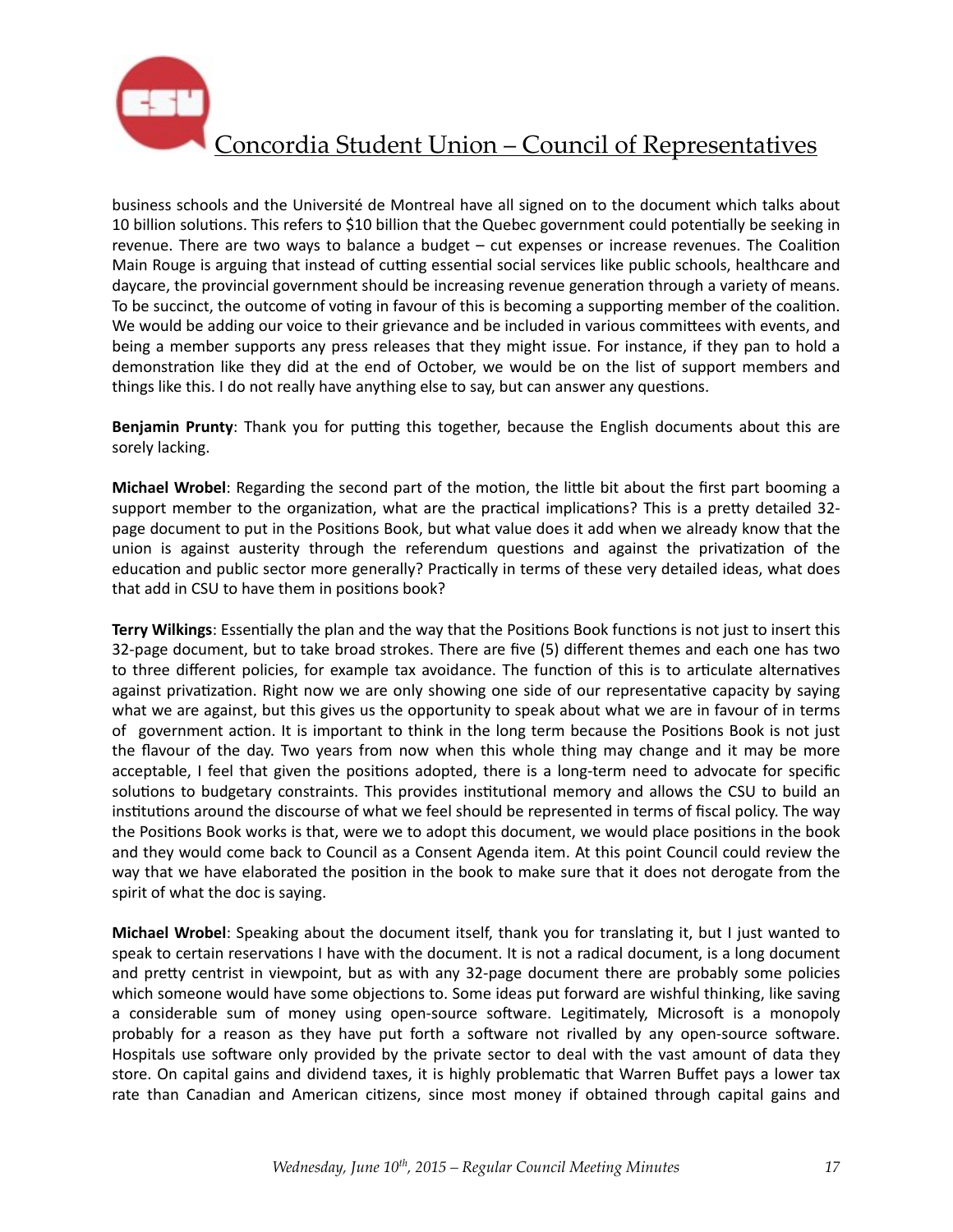

dividends  $-$  you do not need to be wealthy individual to have good savings portfolio. I have certain reservations with the whole of the document. It could provide a lot of inspiration though. What I have heard could be applied through board strokes with the CSU, though it could warrant more information. As for passing a 32-page document, I question the usefulness when we know that we are concretely against privatization.

**Terry Wilkings**: It is more of a long-term document – things that are time sensitive are not necessarily included. The Positions Book guides long-term discourse, but I do not think that in order to be in support of the coalition's work we need to think of it as something that they are demanding politicians to implement line by line. It is literally just a guideline, which they elaborate on in here. It is not necessarily an all or nothing type thing, just by adopting this document we are supporting the idea that there are 10 billion solutions to austerity and we are building a broader narrative concerning austerity. It is important to build these narratives as they are used in things like mobilization. For example, the software point is \$266 million – we are not claiming that the majority of solutions are here, just stating that there are real solutions that exist and that it is just a matter of political will.

**Michael Giesbrecht**: I encourage Council to vote for this, and just kind of breaking off what Terry was saying about the Positions Book and not being adopted line by line, what is really important is the general experience of the document which states that there are alternatives to austerity and that the general rhetoric the Liberal government is propounding is not necessarily true. Although some solutions might not be as feasible, they are still alternatives. By adopting this it does not mean that we endorse using open-source software and every line of the document, but that we endorse the spirit of it. I want to speak to the fact that the Coalition Main Rouge very important for society and the fact that it is so broad-based means that by joining this, we will have a lot of sway. Throwing support behind other aspects of society like community organizations and labour unions encourages both aspects of the motion.

**Simon Dansereau:** I disagree that we should just look at the spirit – the opening is that they have a plan and that we should look at that plan. There are many alternatives and we have taken a stance to look for an alternative, but there are things here that warrant looking more into detail about. We are opposed to austerity but have already taken the position and it does not add much to vote yes. There is the issue with the software and the other thing I have an issue with is adopting a maximum wage for managers and directors. The reason this is there is to take a stand saying that we should not pay people of talent the money that they might deserve, and at the same time saying fighting corruption, but it is when people feel that they are not being paid what they deserve that they tend to be more corrupt. I am against austerity and looking for alternatives, but this might not be the alternative in the document. If we take this as a position, we should be able to research it more.

**Gabriel Velasco**: I want to highlight a point not necessarily talked about at length, which is presenting alternatives to issues – the first thing everyone says is "what do you have to offer, what do you propose?" This is the reason for the importance of this document. It is not just against things, but is talking about concrete alternatives. I encourage you all to speak about austerity, and we will probably have hundreds of conversations with students about this, and the first criticism is that we have no alternatives. This document is important because it shows that we do. About the Positions Book, I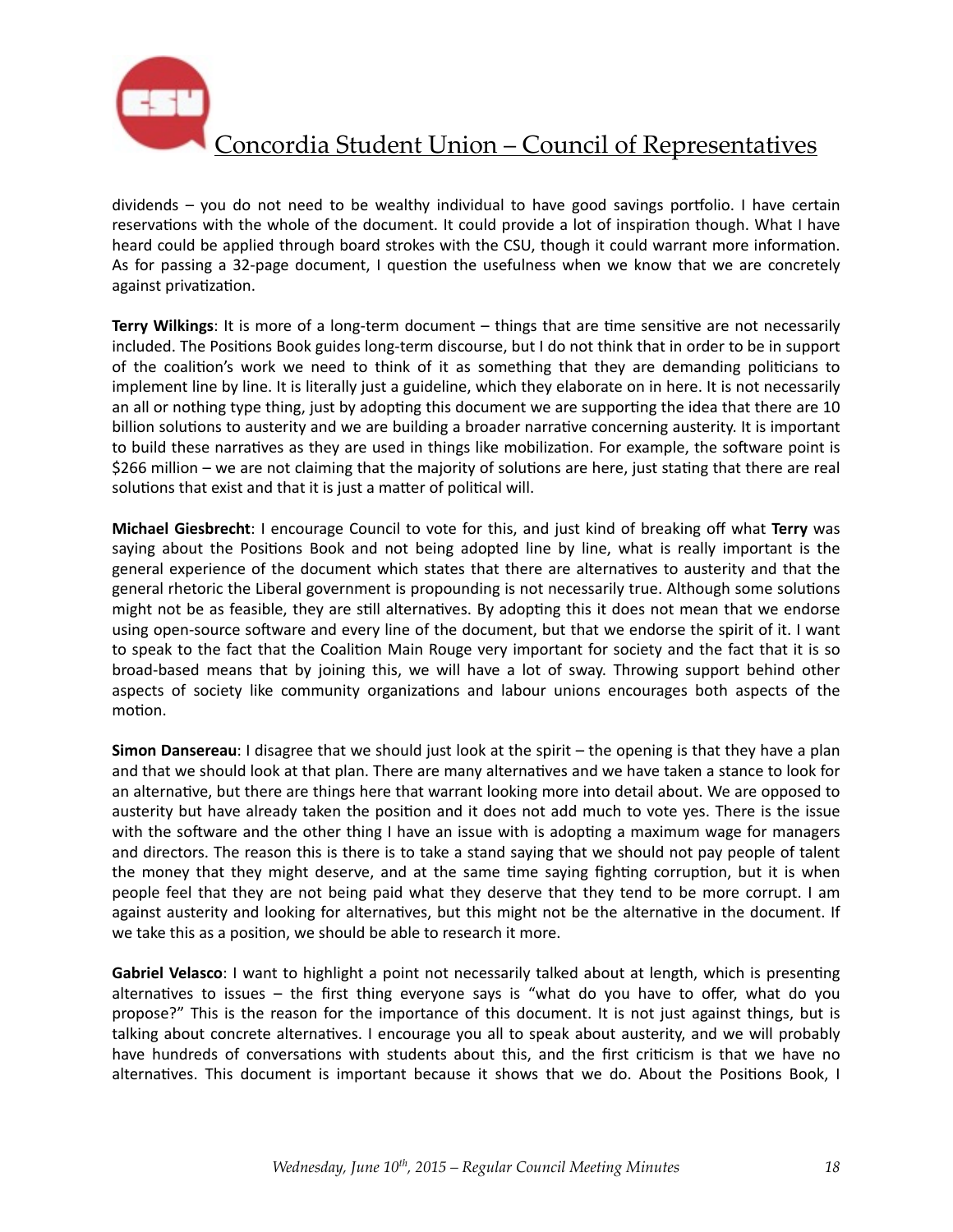

understand the concerns and I think that once we re-examine the Positions Book we will be able to have a debate about the spirit of the document and whether it has been well-interpreted.

**Marion Miller**: In the same train of thought, I do not think that in each campaign we will use each argument, but it is great to equip ourselves with a large toolkit with all of the discourse and all of the tools, and depending on the context we can talk about tax brackets, software, etc. This gives us more possibilities and in the future if other coalitions and other groups do this, it gives ourselves a wide manoeuvring range.

**Marcus Peters**: I want to speak in favour of supporting this – reiterating what Gabriel was saying about offering solutions, even the mild positions of going against austerity. I have heard rumours about the president of the university having received some bonuses and pay, and the university is hit with \$30 million of tax cuts so it is interesting that these things are happening. We have to take more extreme approaches. 

**Rami Yahia**: I think that what is important is exposing the fact that people are thinking about cutting on education and healthcare before looking at other alternatives.

**Benjamin Prunty**: I think that the basis of the document is simple – essentially what this represents is that right now, the dominant voice in society is the government, and it does not really have a mandate to do what it is doing. We have referendums on every major project. What is being done now is that the liberals ran not on a campaign of cutting every single social service, and now they are. We are setting a better example at the CSU of a mandate. What this represents is a unified voice and the value of that for social movements is extremely strong. There is a public discourse in opposition and it is a struggle to get that voice out at all. Adding 30 000 members' voices will create somewhat of a wedge to create more of a conversation at the political level. I do not have a lot of faith in the provincial government, but maybe we can mount some public pressure. We need to be united because united we are much stronger. Position campaigning is better than negative campaigning. We are not going to get people inspired if we are saying what we are against, we need to be in favour of something. About administrative salaries and rumours, I have had conversations with the administration, and there is very much an entitlement to exorbitant salaries despite losing so much of the budget. There needs to be public pressure to break through that entitlement. They work the same number of hours in a day and unless we can change that entitlement by this kind of wedge in the dominant discourse then it is just going to be more of the same and we will not progress anywhere as a society.

**Michael Wrobel:** In the broadest sense I am supportive of the document because it makes an important contribution to the discourse over austerity which is different from what is in the Positions Book, which states that we are opposed to privatization and the document does not really touch on that. Instead, it takes a completely different perspective on generating government revenue in order to spend on these programs. In a broader sense, the document makes an important contribution to the policy book. It talks about something entirely different from what is covered already.

**VOTE** In favour : 10 Opposed: 0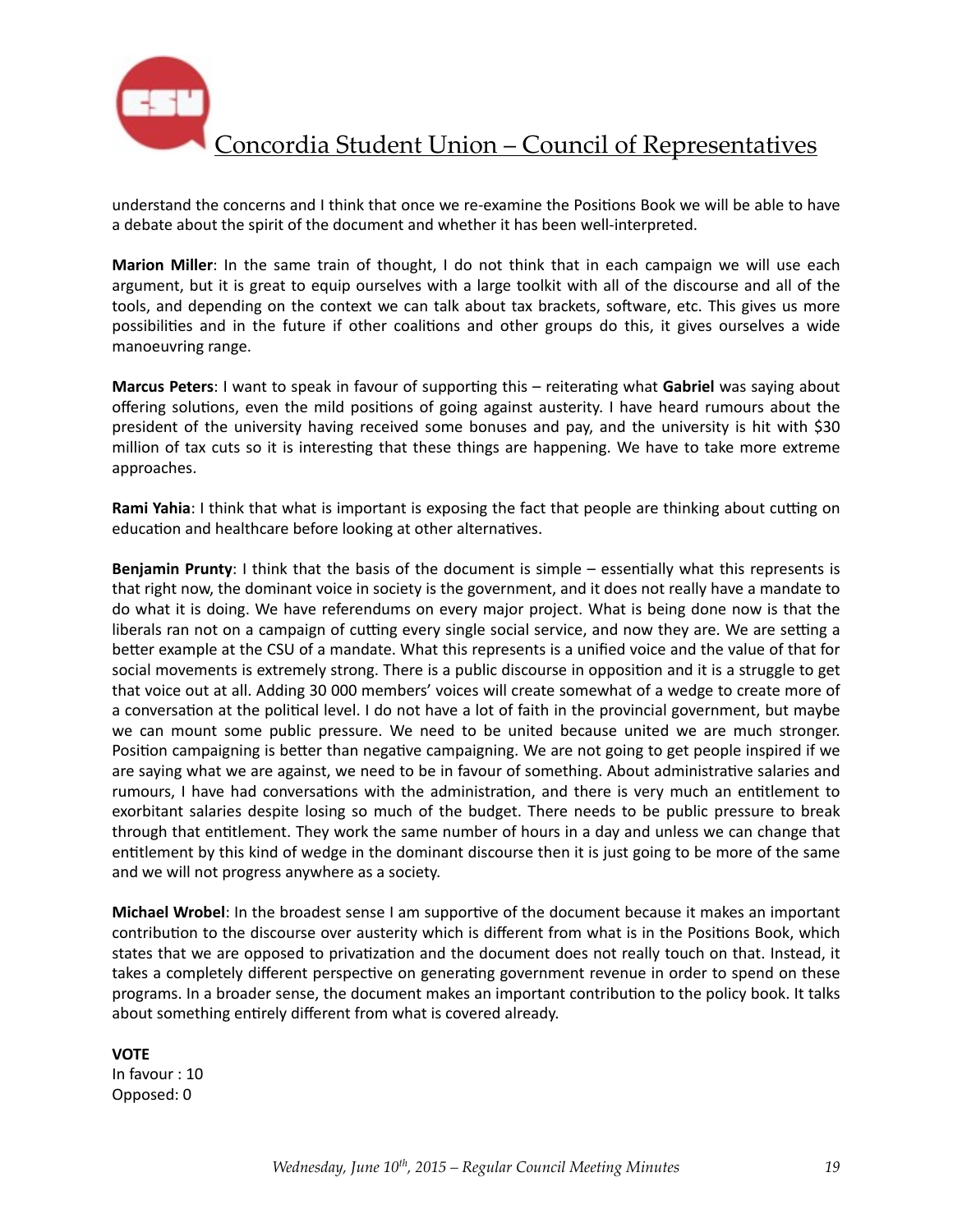

Abstentions: 4 (Simon, Omar, Sanaz, Michael W.)

*Motion carries.* 

### **8. QUESTION PERIOD & BUSINESS ARISING**

*No questions or business arose from this meeting of Council.* 

### **9. ANNOUNCEMENTS**

**Marcus Peters**: Is there any possibility that the Senate could address the fact that MyConcordia now displays "shopping cart" instead of "course selection"?

**Lucinda Marshall-Kiparissis**: That was actually addressed at the last Senate meeting and it is something that Alan Shepherd does not like very much, and as far as I know it will be gone.

**Terry Wilkings**: This item is being brought up in various platform and it is on the to-do list, but there are lots of functional things to do first.

**Chloë Williams**: Just in case, I did dietary preferences last time, but if anyone is vegan, vegetarian or gluten free, we will make sure that you get food.

**Fadi Saijari**: I have a question about Council retreat since it got tabled last time.

**Terry Wilkings:** About Council retreat, this will follow Orientation as opposed to taking place before it since lots of people are travelling. Once the itinerary is set up, the issue will come back to Council since we might have to notwithstand the Standing Regulations.

**Gabriel Velasco**: This Saturday is an event by Alternatif around austerity and climate justice. Check out the CSU's Facebook page and newsletter. The events will go over austerity as well as the environment and climate justice and how that plays into austerity and how the government is looking to replace lost funds. It will end off looking at global examples about how other countries have faced austerity such as Spain, Greece, and Germany. It will be really interesting and I encourage others to check it out.

**Lucinda Marshall-Kiparissis**: the First Peoples studies program is having a conference either today or tomorrow on the seventh floor with jam-packed programming running until the end of the weekend. Look it up to see the schedule. If you have any kind of interest in indigenous or First Peoples studies, police's etc., this would be interesting.

**Katherine Soad Bellini**: If anyone has a new initiative and would like it to be advertised in student life, I could suggest them to contact me and I would share with them a time slot so that we can move forward as a team to make a greater impact.

**Marcus Peters**: Does anyone here live in Westmount? We are having issues with using their fields to play soccer.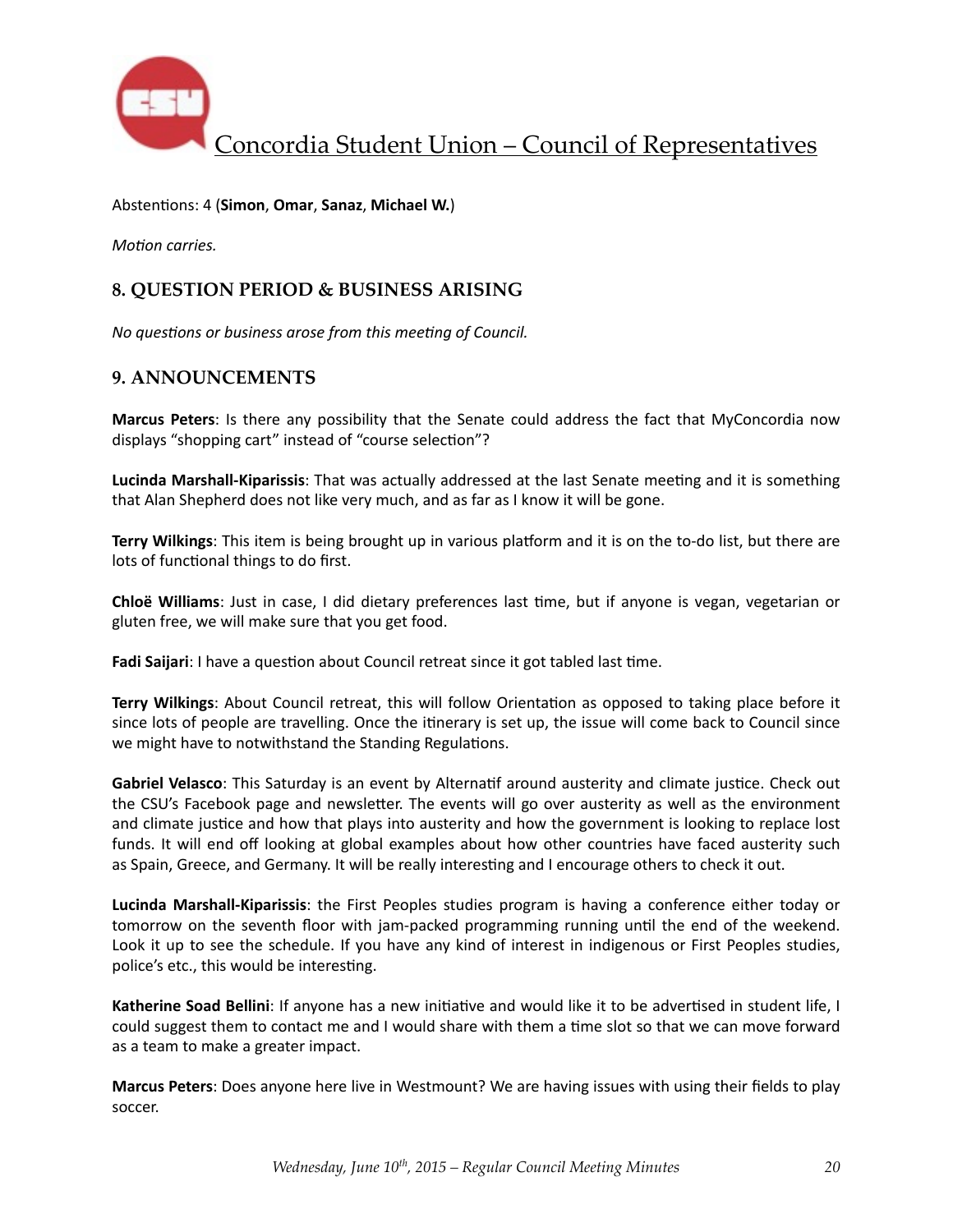

John Talbot: CSULive is a newsletter which goes out every week and very soon the submission form will be active on our website.

**Marion Miller**: The city of Westmount has very nice parks.

### **10. ADJOURNMENT**

**Rami Yahia** moves to adjourn. Seconded by **Fadi Saijari**. 

**VOTE** In favour : 14 Opposed: 0 Abstentions: 0

*Motion carries.* 

*Meeting is adjourned at 21h15*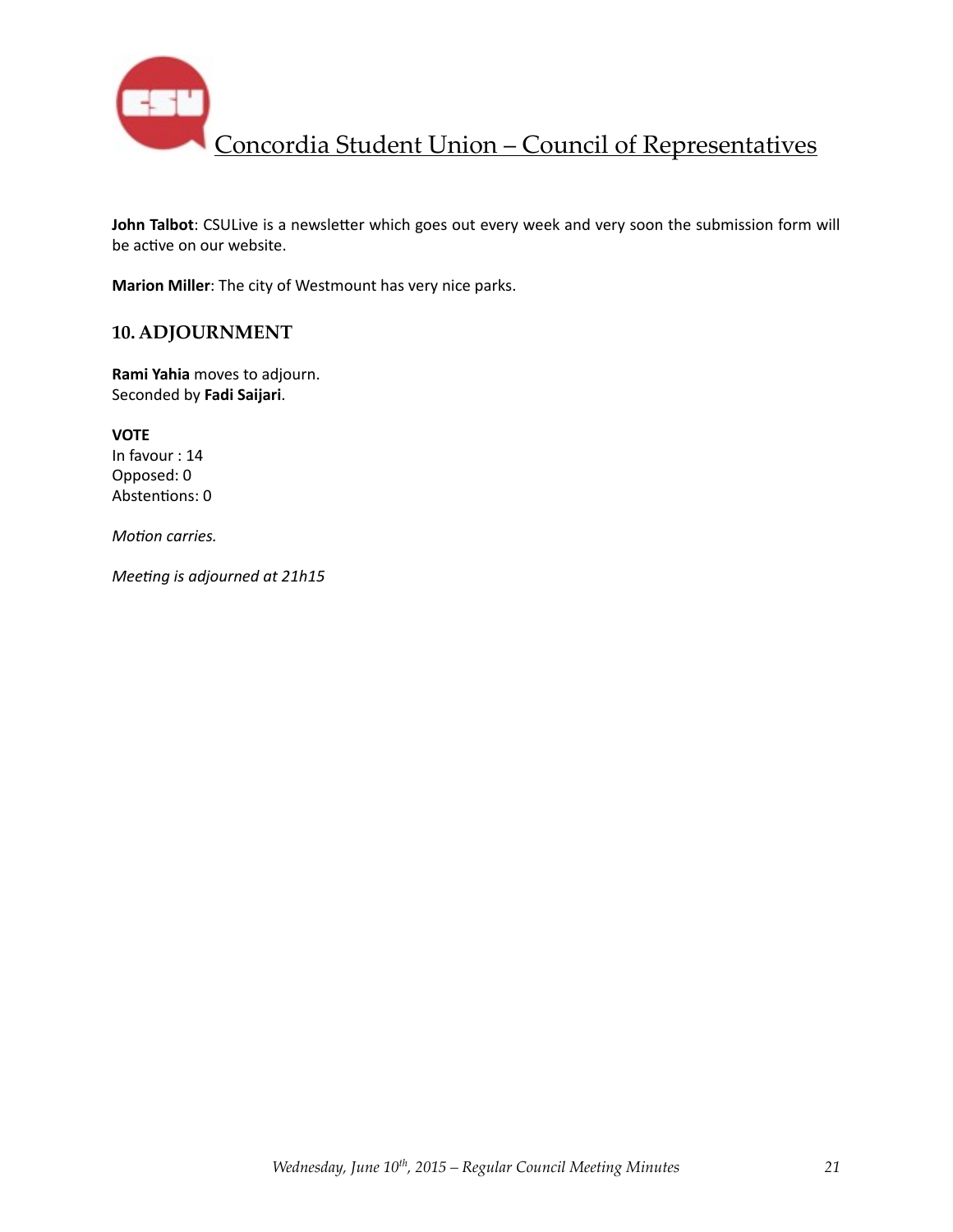

# **CSU Special Council Meeting** Wednesday, June  $10^{th}$ , 2015 **H-429, 18h30, S.G.W Campus**

# **Summary of Motions Carried**

## **2. ROLL CALL**

A motion was carried to excuse Jenna Cocullo.

*– Benjamin Prunty (Chloë Williams)*

### **5. APPOINTMENTS**

### **a) University Senate (Members-at-Large)**

The following motion was carried:

WHEREAS Mikaela Clark-Gardner, Maidina Kadeer, Lana Galbraith, and Kira Cormier were the most qualified candidates;

BE IT RESOLVED THAT that the Appointments Committee recommend Council to appoint Mikaela Clark-Gardner, Maidina Kadeer, Lana Galbraith, and Kira Cormier to Senate for the 2015-2016 academic year.

*– Chloë Williams (Michael Wrobel)*

### **b) University Senate (Councillors)**

A motion was carried to appoint Michael Giesbrecht, Lucinda Marshall-Kiparissis, Aloyse Muller and Benjamin Prunty to the Senate.

*– Thomas Radcliffe (Michael Giesbrecht)*

### **c) Library Services Fund Commi\_ee (LSFC)**

A motion was carried to appoint Simon Dansereau, Lori Dimaria and Chloë Williams to the Library Services Fund Committee.

*– Benjamin Prunty (Thomas Radcliffe)*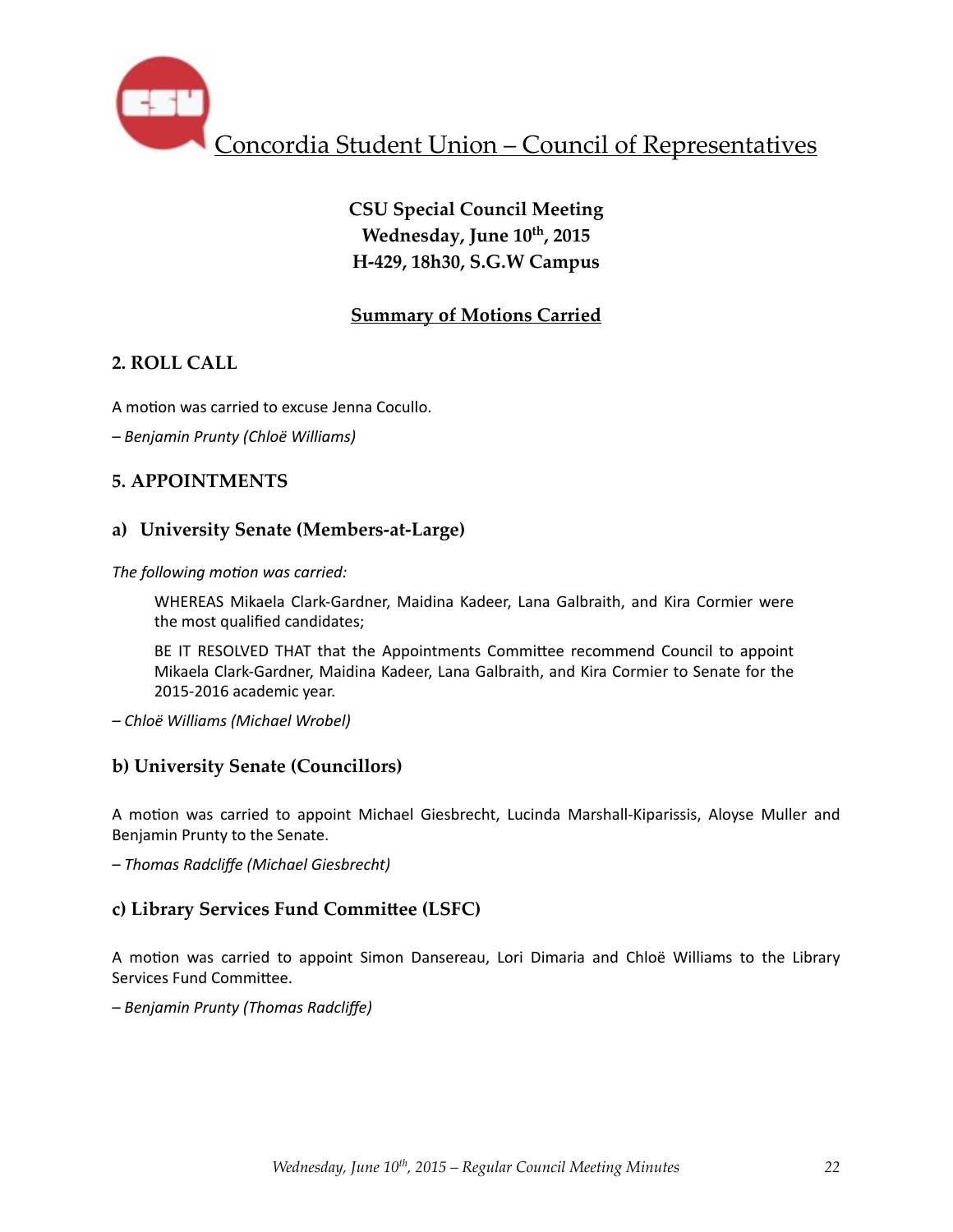

# **d) CCSL**

A motion was carried to appoint Lori Dimaria, Jana Ghalayini, Katherine Soad Bellini, John Talbot and Rami Yahia to the Concordia Council on Student Life (CCSL)

*– Lucinda Marshall-Kiparissis (Leyla Sutherland)* 

### **e)** Fund Committee

A motion was carried to appoint Marcus Peters to the Student Space, Accessible Education and Legal Contingency (SSAELC) Fund Committee.

*– Katherine Soad Bellini (Simon Dansereau)*

### **f) Student Governor**

A motion was carried to table the appointment of a student governor and an alternate governor to the Board of of Governors.

*– Terry Wilkings (Rami Yahia)*

## **7. NEW BUSINESS – SUBSTANTIVE**

### **a) Art Corner**

The following motion was carried:

BE IT RESOLVED THAT \$1,000 be allocated from the Student Space, Accessible Education and Legal Contingency (SSEALC) Fund for the purpose of creating an art corner on the  $7<sup>th</sup>$  floor of the Hall Building.

*– Gabriel Velasco (Leyla Sutherland)* 

## **b) Orientation Street Closure**

The following motion was carried:

WHEREAS the Concordia Student Union's Orientation activities provide new and returning students with the opportunity to get involved in clubs, faculty associations, departmental associations, fee levy groups, and other campus groups;

WHEREAS past orientation activities hosted by the Concordia Student Union have used the closure of Mackay street as a method to reach out to the greater Concordia community;

BE IT RESOLVED THAT the Concordia Student Union's Board of Directors approve of the Orientation team's plans to close down Mackay street between Sherbrooke and Maisonneuve for orientation activities on the dates of September  $9<sup>th</sup>$  and  $10<sup>th</sup>$ , 2015.